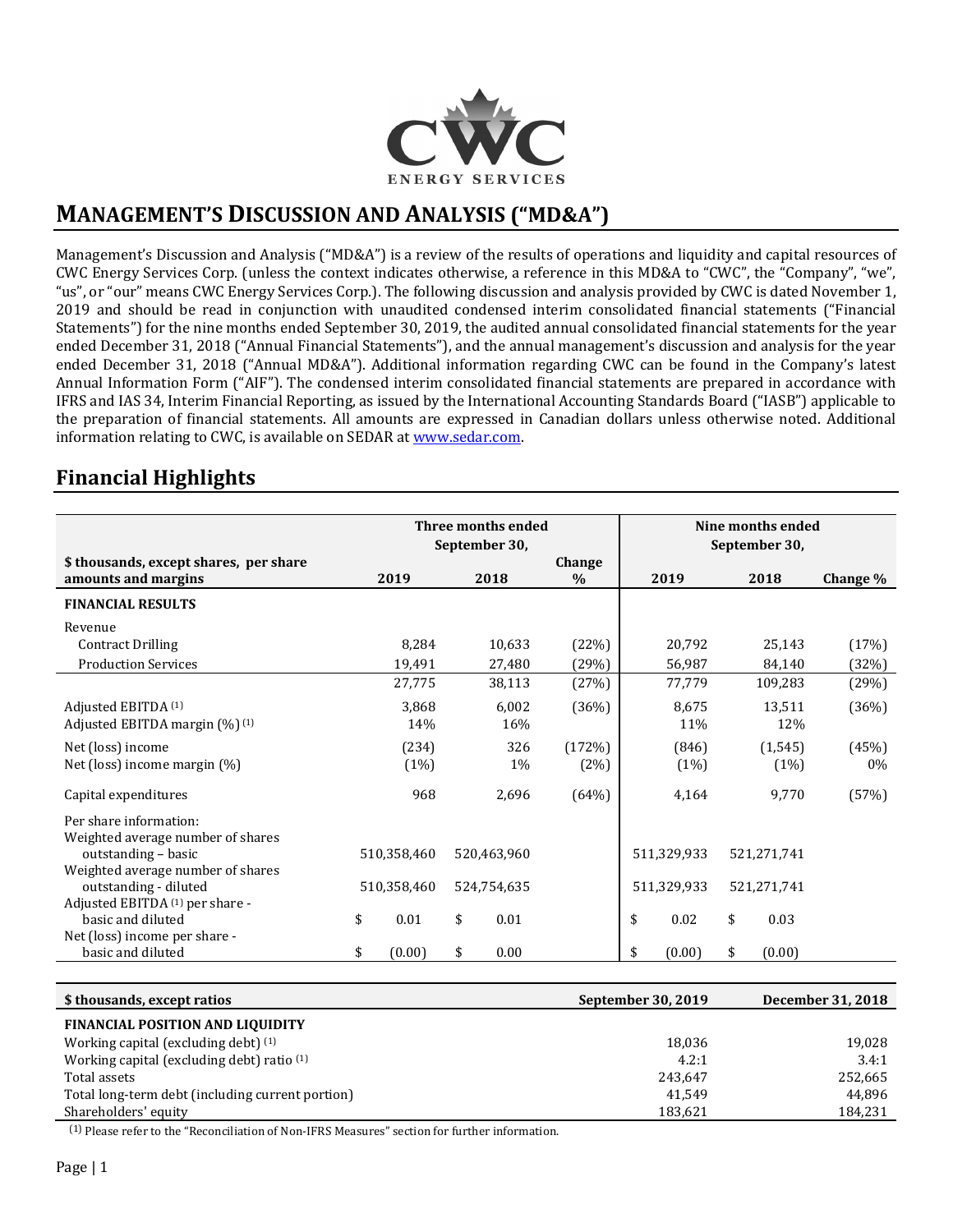Working capital (excluding debt) for September 30, 2019 has decreased \$1.0 million (5%) since December 31, 2018 driven by decreases in cash (\$0.2 million (47%)), accounts receivable (\$2.4 million (10%)), and prepaid expenses and deposits (\$0.6 million (20%)) offset by a decrease in accounts payable of \$2.2 million (28%). Long-term debt (including current portion) has decreased \$3.3 million (7%) from December 31, 2018 driven by cash generated from operations which was used to pay down long-term debt. Shareholders' equity has decreased since December 31, 2018 primarily due to the net loss for the nine months ended September 30, 2019 and the purchase and cancellation of common shares under the NCIB program.

# **Highlights for the Three Months Ended September 30, 2019**

- Average Q3 2019 crude oil pricing, as measured by WTI, of US\$56.40/bbl was 6% lower than the Q2 2019 average price of US\$59.89/bbl (Q3 2018: US\$69.61/bbl). The price differential in Q3 2019 between Canadian heavy crude oil, as represented by WCS, and WTI maintained a differential in the range of US\$10.00/bbl to US\$15.00/bbl as the Government of Alberta mandated crude oil production curtailment was reduced from 175,000 bbls/day at the start of Q3 2019 to 125,000 bbls/day by the end of Q3 2019. Additionally, on August 20, 2019 the Government of Alberta announced adjustments to the production curtailment including moving the curtailment end date to December 31, 2020 and effectively reducing the number of Alberta E&P companies affected by the production curtailment by increasing the exemption limit from 10,000 to 20,000 bbls/day starting October 1, 2019. Natural gas prices, as measured by AECO, decreased 8% from an average of \$1.06/GJ in Q2 2019 to \$0.97/GJ in Q3 2019 (Q3 2018 \$1.20/GJ), remaining very low in historical terms.
- CWC's Canadian drilling rig utilization in Q3 2019 of 19% (Q3 2018: 60%) was below the Canadian Association of Oilwell Drilling Contractors ("CAODC") industry average of 23%, as CWC's customers continued to reduce or delay their drilling programs in the quarter. Canadian activity levels in Q3 2019 decreased 74% to 130 drilling rig operating days from seven Canadian drilling rigs (Q3 2018: 500 drilling rig operating days from nine Canadian drilling rigs). U.S. drilling rig activity level in Q3 2019 was 155 drilling rig operating days from two U.S. drilling rigs for a utilization of 84% (Q3 2018: nil). U.S Contract Drilling revenue of \$5.6 million represented 68% of CWC's total Contract Drilling revenue for the quarter with the average revenue per operating day from U.S. operations being US\$36,097 as CWC realized its first full quarter of U.S. drilling operations. CWC's service rig utilization in Q3 2019 of 52% (Q3 2018: 63%) was driven by 29,528 operating hours being 30% lower than the 42,316 operating hours in Q3 2018, which was a Company record for Q3 activity. The significant drop in Q3 2019 activity level for both the drilling rigs and our production-oriented service rigs was a direct result of wet weather conditions combined with a lower crude oil price during the quarter, compared to a year ago. In addition, the Government of Alberta mandated production curtailment continued to temporarily slow down the need for newly drilled wells and workover and maintenance work on producing wells. These lower activity levels resulted in lower revenue, Adjusted EBITDA(1) and net loss in Q3 2019 compared to Q3 2018.
- Revenue of \$27.8 million, a decrease of \$10.3 million (27%) compared to \$38.1 million in Q3 2018.
- Adjusted EBITDA<sup>(1)</sup> of \$3.9 million, a decrease of \$2.1 million (36%) compared to \$6.0 million in Q3 2018. CWC has achieved 25 consecutive quarters of positive Adjusted EBITDA(1) since Q2 2013.
- Net loss of \$0.2 million, a decrease of \$0.5 million compared to net income of \$0.3 million in Q3 2018.
- On September 27, 2019, CWC and its syndicated lenders completed an extension of its credit facilities and certain other amendments to provide financial security and flexibility to July 31, 2022. At the request of the Company, the credit facilities were reduced from \$75 million to \$60 million to reduce borrowing costs and standby charges. The amendments further provide the Company access to another equity cure under the same terms and conditions and a reduction in the minimum liquidity from \$10.0 million to \$5.0 million. Additionally, the amendments exclude the Mortgage Loan from the consolidated debt definition used in calculating the quarterly financial covenants. The covenant for Consolidated Debt to EBITDA ratio is as follows:

| <b>For the Quarter Ended</b>      | <b>Previously</b> | Currently |
|-----------------------------------|-------------------|-----------|
| September 30, 2019                | 4.00:1.00         | 3.75:1.00 |
| December 31, 2019                 | 4.00:1.00         | 3.75:1.00 |
| March 31, 2020                    | 4.00:1.00         | 3.75:1.00 |
| June 30, 2020                     | 4.00:1.00         | 3.75:1.00 |
| September 30, 2020                | n/a               | 3.50:1.00 |
| December 31, 2020                 | n/a               | 3.50:1.00 |
| March 31, 2021                    | n/a               | 3.25:1.00 |
| June 30, 2021                     | n/a               | 3.25:1.00 |
| September 30, 2021 and thereafter | n/a               | 3.00:1.00 |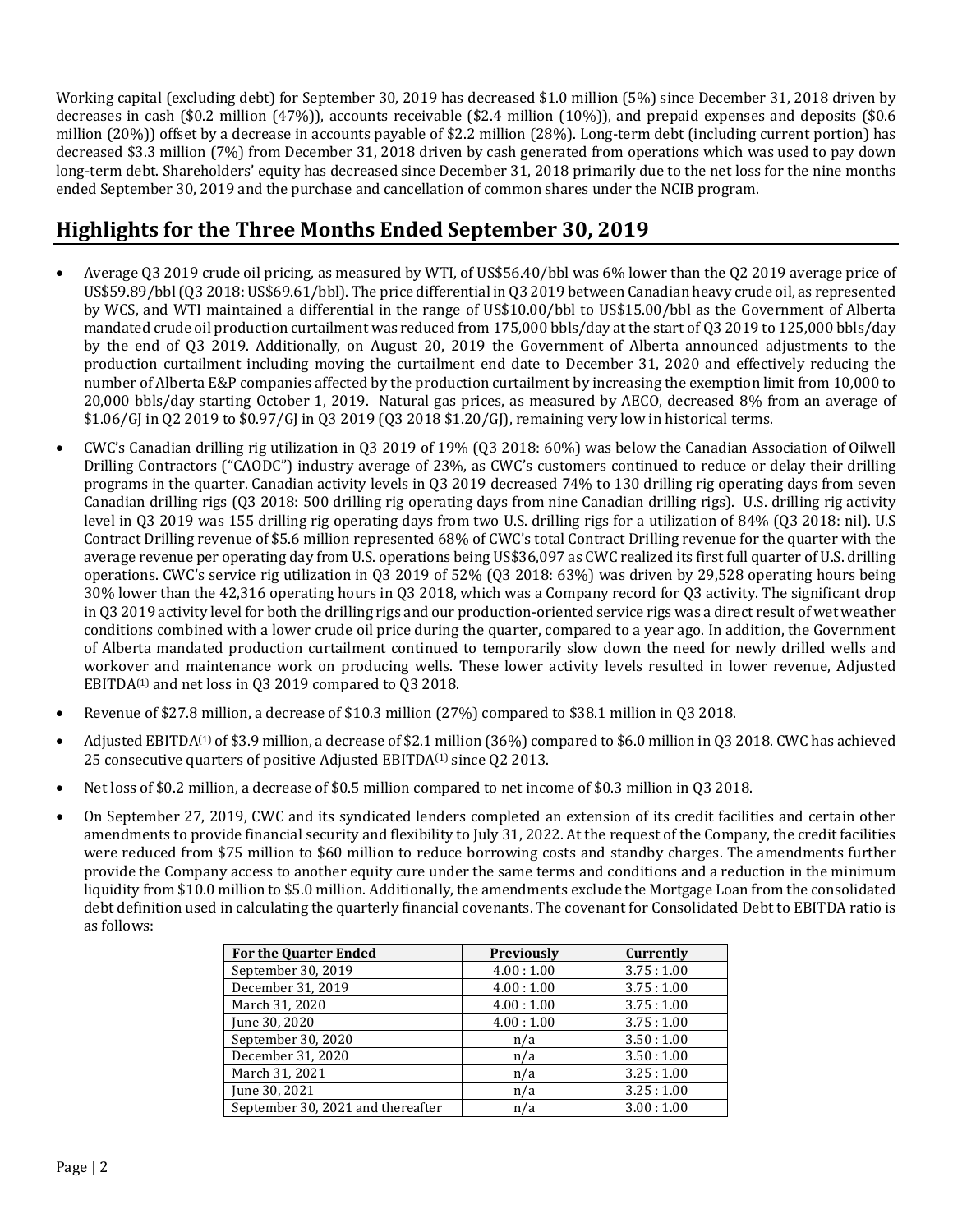- During Q3 2019, 405,000 common shares (Q3 2018: 1,175,500) were purchased under the Normal Course Issuer Bid ("NCIB") and 524,500 common shares (Q3 2018: 1,309,000) were cancelled and returned to treasury.
	- (1) Please refer to the "Reconciliation of Non-IFRS Measures" section for further information.

### **Highlights for the Nine Months Ended September 30, 2019**

- CWC's Canadian drilling rig utilization in the first nine months of 2019 of 23% (2018: 46%) exceeded the CAODC industry average of 22% (2018: 29%). CWC's U.S. drilling rig utilization in the first nine months of 2019 was 82% (Q3 2018: n/a) as CWC started its U.S. drilling operations in mid-June 2019. CWC's service rig utilization in the first nine months of 2019 was 48% compared to 61% in the same period in 2018. Activity levels in both the drilling rig and service rig divisions dropped in 2019 as a result of CWC's exploration and production ("E&P") customers reducing or delaying their drilling and well maintenance programs as a result of lower crude oil prices and the Government of Alberta mandated production curtailment temporarily slowing down the need for newly drilled wells and workover and maintenance work on producing wells.
- Revenue of \$77.8 million, a decrease of \$31.5 million (29%) compared to \$109.3 million in the first nine months of 2018.
- Adjusted EBITDA<sup>(1)</sup> of \$8.7 million, a decrease of \$4.8 million (36%) compared to \$13.5 million in the first nine months of 2018.
- Net loss of \$0.8 million, a decrease of \$0.7 million (47%) compared to \$1.5 million in the first nine months of 2018.
- For the nine months ended September 30, 2019, the Company purchased 3,078,500 common shares (2018: 3,593,000) under its NCIB and 3,060,500 common shares (2018: 3,563,000) were cancelled and returned to treasury.
	- (1) Please refer to the "Reconciliation of Non-IFRS Measures" section for further information

## **Corporate Overview**

CWC Energy Services Corp. is a premier contract drilling and well servicing company operating in Canada and the United States with a complementary suite of oilfield services including drilling rigs, service rigs, swabbing rigs and coil tubing units. The Company's corporate office is located in Calgary, Alberta, with a U.S. office in Houston, Texas and operational locations in Nisku, Grande Prairie, Slave Lake, Sylvan Lake, Drayton Valley, Lloydminster, Provost and Brooks, Alberta. The Company's shares trade on the TSX Venture Exchange under the symbol "CWC".

### **Operational Overview**

### **Contract Drilling**

CWC Ironhand Drilling, the Company's Contract Drilling segment, has a fleet of nine telescopic double drilling rigs with depth ratings from 3,200 to 5,000 metres. Eight of nine rigs have top drives and three have pad rig walking systems. All of the drilling rigs are well suited for the most active depths for horizontal drilling in the Western Canadian Sedimentary Basin ("WCSB"), including the Montney, Cardium, Duvernay and other deep basin horizons. The Company has expanded its drilling rig services into select United States basins including the Permian, Eagle Ford, Denver-Julesburg ("DJ") and Bakken. One of the Company's strategic initiatives is to continue to increase the capabilities of its existing fleet to meet the growing demands of E&P customers for deeper depths at a cost effective price while providing a sufficient internal rate of return for CWC's shareholders.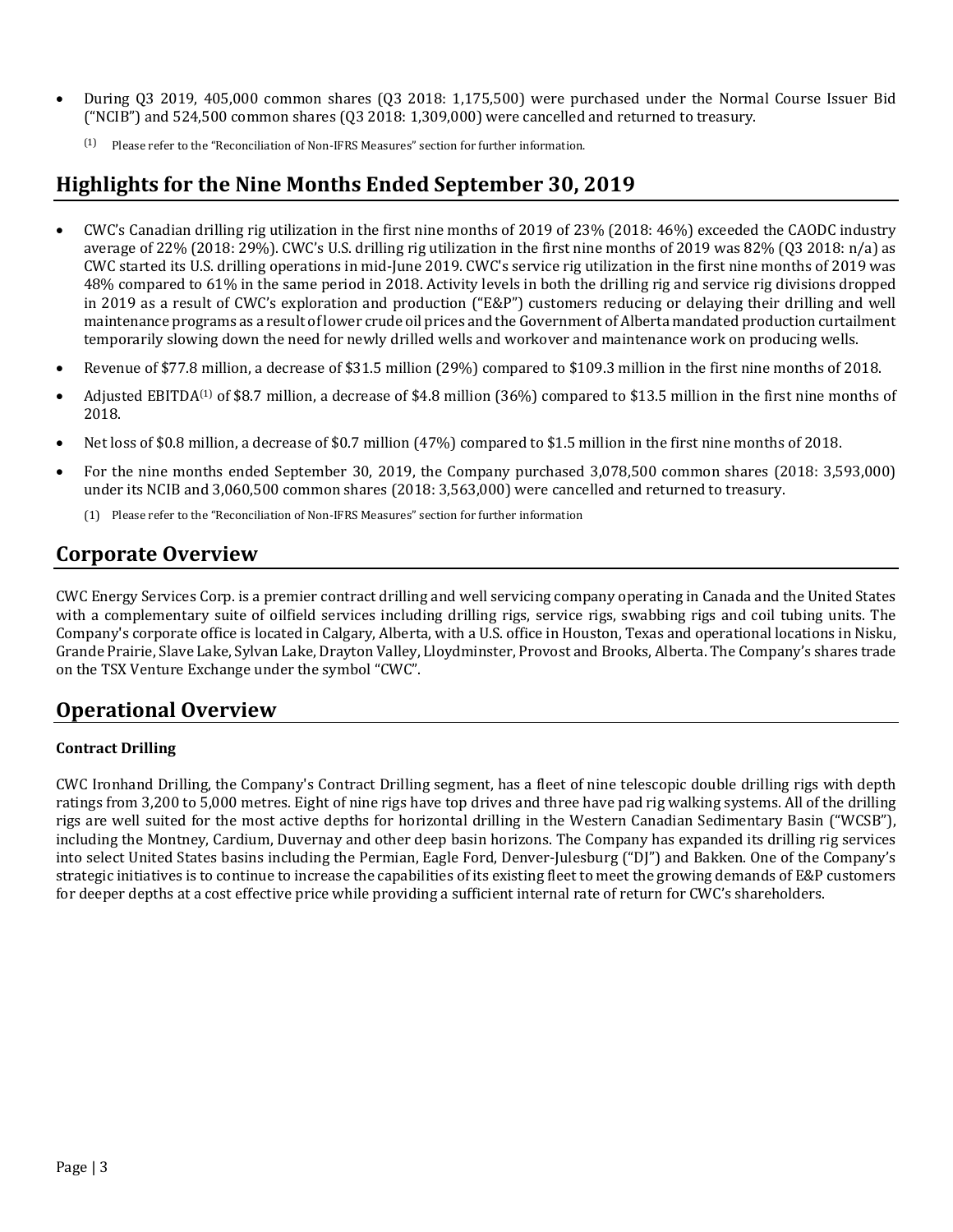|                                                 |          |                 |          | <b>Three months ended</b> |          |                     |          |          |
|-------------------------------------------------|----------|-----------------|----------|---------------------------|----------|---------------------|----------|----------|
| <b>OPERATING HIGHLIGHTS</b>                     | Sep. 30, | <b>Jun. 30,</b> | Mar. 31, | Dec. 31,                  | Sep. 30, | $\mathbf{u}$ n. 30, | Mar. 31, | Dec. 31, |
|                                                 | 2019     | 2019            | 2019     | 2018                      | 2018     | 2018                | 2018     | 2017     |
| Drilling Rigs - Canada                          |          |                 |          |                           |          |                     |          |          |
| Total drilling rigs, end of period              | 7        | 7               | 9        | 9                         | 9        | 9                   | 9        | 9        |
|                                                 |          |                 |          |                           |          |                     |          |          |
| Revenue per operating day (1)                   | \$20,685 | \$22,750        | \$23,895 | \$26,642                  | \$21,263 | \$21,227            | \$23,485 | \$23,572 |
| Drilling rig operating days                     | 130      | 72              | 382      | 491                       | 500      | 133                 | 498      | 463      |
| Drilling rig utilization % (2)                  | 19%      | 11%             | 47%      | 59%                       | 60%      | 16%                 | 61%      | 56%      |
| CAODC industry average utilization %            | 23%      | 18%             | 29%      | 28%                       | 30%      | 17%                 | 52%      | 28%      |
|                                                 |          |                 |          |                           |          |                     |          |          |
| Wells drilled                                   | 12       | 10              | 39       | 34                        | 41       | 11                  | 45       | 30       |
| Average days per well                           | 10.9     | 8.0             | 9.8      | 14.4                      | 12.2     | 12.1                | 11.1     | 15.0     |
| Meters drilled (thousands)                      | 39.6     | 26.7            | 119.8    | 127.8                     | 155.2    | 41.0                | 161.7    | 128.1    |
| Meters drilled per day                          | 304      | 373             | 314      | 261                       | 310      | 309                 | 325      | 277      |
| Average meters per well                         | 3,300    | 2,966           | 3,070    | 3,708                     | 3,786    | 3,724               | 3,593    | 4,270    |
|                                                 |          |                 |          |                           |          |                     |          |          |
| <b>Drilling Rigs - United States</b>            |          |                 |          |                           |          |                     |          |          |
| Total drilling rigs, end of period              | 2        | 2               |          |                           |          |                     |          |          |
|                                                 |          |                 |          |                           |          |                     |          |          |
| Revenue per operating day (US\$) <sup>(1)</sup> | \$36,097 | $$54,188^{(3)}$ |          |                           |          |                     |          |          |
| Drilling rig operating days                     | 155      | 25              |          |                           |          |                     |          |          |
| Drilling rig utilization % (2)                  | 84%      | 69%             |          |                           |          |                     |          |          |
|                                                 |          |                 |          |                           |          |                     |          |          |
| Wells drilled                                   | 16       | $\mathbf{1}$    |          |                           |          |                     |          |          |
| Average days per well                           | 9.7      | 16.6            |          |                           |          |                     |          |          |
| Meters drilled (thousands)                      | 50.7     | 2.9             |          |                           |          |                     |          |          |
| Meters drilled per day                          | 327      | 177             |          |                           |          |                     |          |          |
| Average meters per well                         | 3,171    | 2,939           |          |                           |          |                     |          |          |

(1) Revenue per operating day is calculated based on operating days (i.e. spud to rig release basis). New or inactive drilling rigs are added based on the first day of field service.

(2) Drilling rig utilization is calculated based on operating days (i.e. spud to rig release basis).

(3) Revenue is enhanced by one-time recovery of mobilization costs

Canadian Contract Drilling revenue of \$2.7 million for Q3 2019 (Q3 2018: \$10.6 million) was achieved with a utilization rate of 19% (Q3 2018: 60%), compared to the CAODC industry average of 23%, as CWC's customers continued to reduce or delay their drilling programs in the quarter. CWC completed 130 Canadian drilling rig operating days with seven drilling rigs in Q3 2019, a 74% decrease from the 500 Canadian drilling rig operating days with nine drilling rigs in Q3 2018. The Q3 2019 average revenue per operating day of \$20,685 was a decrease of 3% from \$21,263 in Q3 2018. The significant reduction in Q3 2019 activity level was a direct result of wet weather conditions combined with a lower crude oil price during the quarter, compared to a year ago, and the Government of Alberta mandated production curtailment, which continued to temporarily slow down the need for newly drilled wells. CWC estimates that 53 Canadian drilling rig operating days (Q3 2018: 57 Canadian drilling rig operating days) of lost activity were due to wet weather conditions in Q3 2019 out of a possible total 644 Canadian drilling rig operating days (Q3 2018: 828).

U.S. Contract Drilling revenue of \$5.6 million for Q3 2019 (Q3 2018: nil) was achieved with a utilization rate of 84% (Q3 2018: nil) with 155 U.S. drilling rig operating days completed. Q3 2019 average revenue per operating day in the U.S. was US\$36,097. CWC intends to move two more drilling rigs into the United States by the end of 2020, subject to obtaining contracts with U.S. customers.

### **Production Services**

With a fleet of 148 service rigs, CWC is the largest well servicing company in Canada as measured by active fleet and operating hours. CWC's service rig fleet consists of 77 single, 57 double, and 14 slant rigs providing services which include completions, maintenance, workovers and abandonments with depth ratings from 1,500 to 5,000 metres. CWC has chosen to park 64 of its service rigs and focus its sales and operational efforts on the remaining 84 active service rigs due to the reduction in the number of service rigs currently required to service the WCSB, in part as a result of the Government of Alberta's mandated crude oil production curtailments.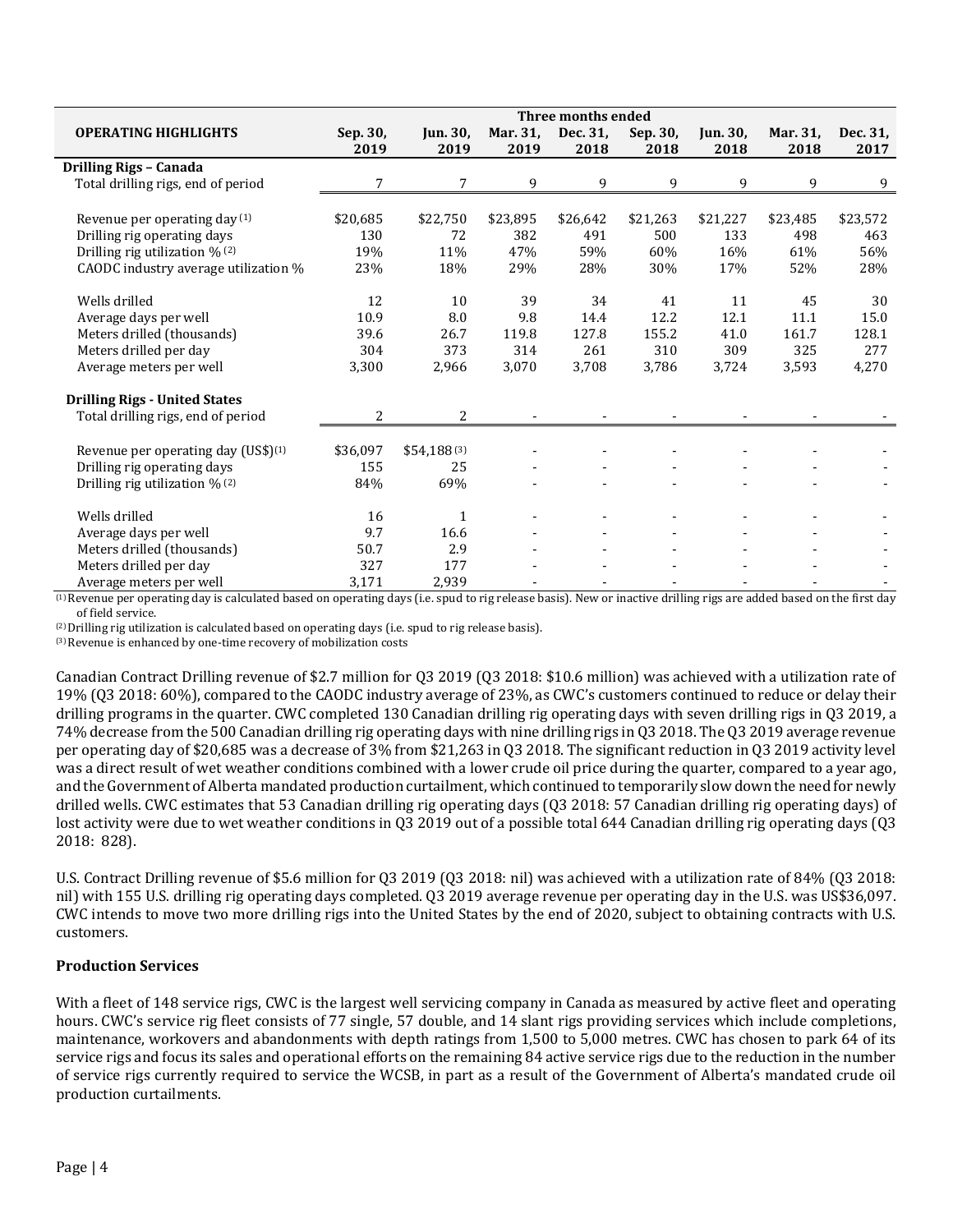CWC's fleet of nine coil tubing units consist of six Class I and three Class II coil tubing units having depth ratings from 1,500 to 3,200 metres. While the Company continues to service steam-assisted gravity drainage ("SAGD") wells that are shallower in depth and more appropriate for coil tubing operations, it has recently shifted its sales and operational focus on decommissioning of abandoned wells.

CWC's fleet of 13 swabbing rigs operate under the trade name CWC Swabtech. The swabbing rigs are used to remove liquids from the wellbore and allow reservoir pressures to push the commodity up the tubing. The Company has chosen to park eight of its swabbing rigs and focus its sales and operational efforts on the remaining five active swabbing rigs.

|                                                    |                  |                  |                  | Three months ended |                  |                         |                  |                  |
|----------------------------------------------------|------------------|------------------|------------------|--------------------|------------------|-------------------------|------------------|------------------|
| <b>OPERATING HIGHLIGHTS</b>                        | Sep. 30,<br>2019 | Jun. 30,<br>2019 | Mar. 31,<br>2019 | Dec. 31,<br>2018   | Sep. 30,<br>2018 | <b>Jun. 30,</b><br>2018 | Mar. 31,<br>2018 | Dec. 31,<br>2017 |
| <b>Service Rigs</b>                                |                  |                  |                  |                    |                  |                         |                  |                  |
| Active service rigs, end of period                 | 84               | 92               | 93               | 92                 | 102              | 107                     | 108              | 111              |
| Inactive service rigs, end of period               | 64               | 56               | 55               | 56                 | 46               | 41                      | 41               | 38               |
| Total service rigs, end of period                  | 148              | 148              | 148              | 148                | 148              | 148                     | 149              | 149              |
| Operating hours                                    | 29,528           | 23,129           | 30,875           | 31,232             | 42,316           | 28,831                  | 53,979           | 40,879           |
| Revenue per hour                                   | \$644            | \$646            | \$671            | \$663              | \$628            | \$642                   | \$637            | \$606            |
| Revenue per hour excluding top<br>volume customers | \$660            |                  | \$690            |                    |                  |                         |                  | \$645            |
|                                                    | 52%              | \$687<br>39%     | 53%              | \$696<br>51%       | \$664<br>63%     | \$677<br>41%            | \$681<br>78%     | 64%              |
| Service rig utilization % (1)                      |                  |                  |                  |                    |                  |                         |                  |                  |
| <b>Coil Tubing Units</b>                           |                  |                  |                  |                    |                  |                         |                  |                  |
| Active coil tubing units, end of period            | 8                | 8                | 8                | 8                  | 8                | 8                       | 8                | 9                |
| Inactive coil tubing units, end of period          | $\mathbf{1}$     | 1                | 1                | $\mathbf{1}$       | $\mathbf{1}$     | $\mathbf{1}$            | $\mathbf{1}$     | $\mathbf{1}$     |
| Total coil tubing units, end of period             | 9                | 9                | 9                | $\mathbf{q}$       | 9                | 9                       | 9                | 10               |
| Operating hours                                    | 318              | 301              | 1,730            | 1,647              | 898              | 1,212                   | 3,007            | 1,978            |
| Revenue per hour                                   | \$730            | \$830            | \$555            | \$625              | \$731            | \$762                   | \$724            | \$725            |
| Coil tubing unit utilization $\%$ (1)              | 6%               | 6%               | 34%              | 31%                | 17%              | 23%                     | 54%              | 33%              |
| <b>Swabbing Rigs</b>                               |                  |                  |                  |                    |                  |                         |                  |                  |
| Active swabbing rigs, end of period                | $\mathbf 5$      | 8                | 8                | 8                  | 9                | 8                       | 8                | 9                |
| Inactive swabbing rigs, end of period              | 8                | 5                | 5                | 5                  | 4                | 5                       | 5                | 4                |
| Total swabbing rigs, end of period                 | $\overline{13}$  | $\overline{13}$  | 13               | 13                 | 13               | $\overline{13}$         | 13               | 13               |
| Operating hours                                    | 865              | 661              | 1,655            | 2,313              | 881              | 958                     | 2,258            | 1,063            |
| Revenue per hour                                   | \$284            | \$262            | \$288            | \$283              | \$273            | \$265                   | \$310            | \$286            |
| Swabbing rig utilization % (1)                     | 19%              | 13%              | 32%              | 41%                | 15%              | 18%                     | 44%              | 27%              |

 (1) Effective September 1, 2019, the CAODC changed its methodology on how it calculates service rig utilization. Service rig, coil tubing unit and swabbing rig utilization is now calculated based on 10 operating hours a day x number of days per quarter x 5 days a week divided by 7 days in a week to reflect maximum utilization available due to hours of service restrictions on rig crews. Utilization percentages have been retroactively updated to reflect this new CAODC methodology. Service and swabbing rigs requiring their 24,000 hour recertification, refurbishment or have been otherwise removed from service for greater than 90 days are excluded from the utilization calculation until their first day back in field service. Coil tubing units that have been removed from service for greater than 90 days are excluded from the utilization calculation until their first day back in field service.

Production Services revenue was \$19.5 million in Q3 2019, down \$8.0 million (29%) compared to \$27.5 million in Q3 2018. The significant drop in Q3 2019 activity level for our production-oriented service rigs was a direct result of wet weather conditions combined with a lower crude oil price during the quarter, compared to a year ago. CWC estimates that 6,704 service rig operating hours (Q3 2018: 4,024 operating hours) of lost activity were due to wet weather conditions in Q3 2019 out of a total 56,693 operating hours. In addition, the Government of Alberta mandated production curtailment continued to temporarily slow down the need for workover and maintenance work on producing wells. During the quarter, CWC chose to park an additional eight service rigs due to the lower industry demand. Should demand improve and rig crews are available, CWC would be able to activate 19 of the 64 inactive service rigs with minimal capital expenditure resulting in a 103 active service rig fleet.

CWC's service rig utilization in Q3 2019 of 52% (Q3 2018: 63%) was driven by 29,528 operating hours being 30% lower than the 42,316 operating hours in Q3 2018. However, the Q3 2019 average revenue per hour of \$644 increased \$16 per hour (3%) over the \$628 per hour in Q3 2018 suggesting the loss in CWC's service rig operating hours in Q3 2019 compared to Q3 2018 were primarily from CWC's top volume customers who were the most affected by the Government of Alberta's mandated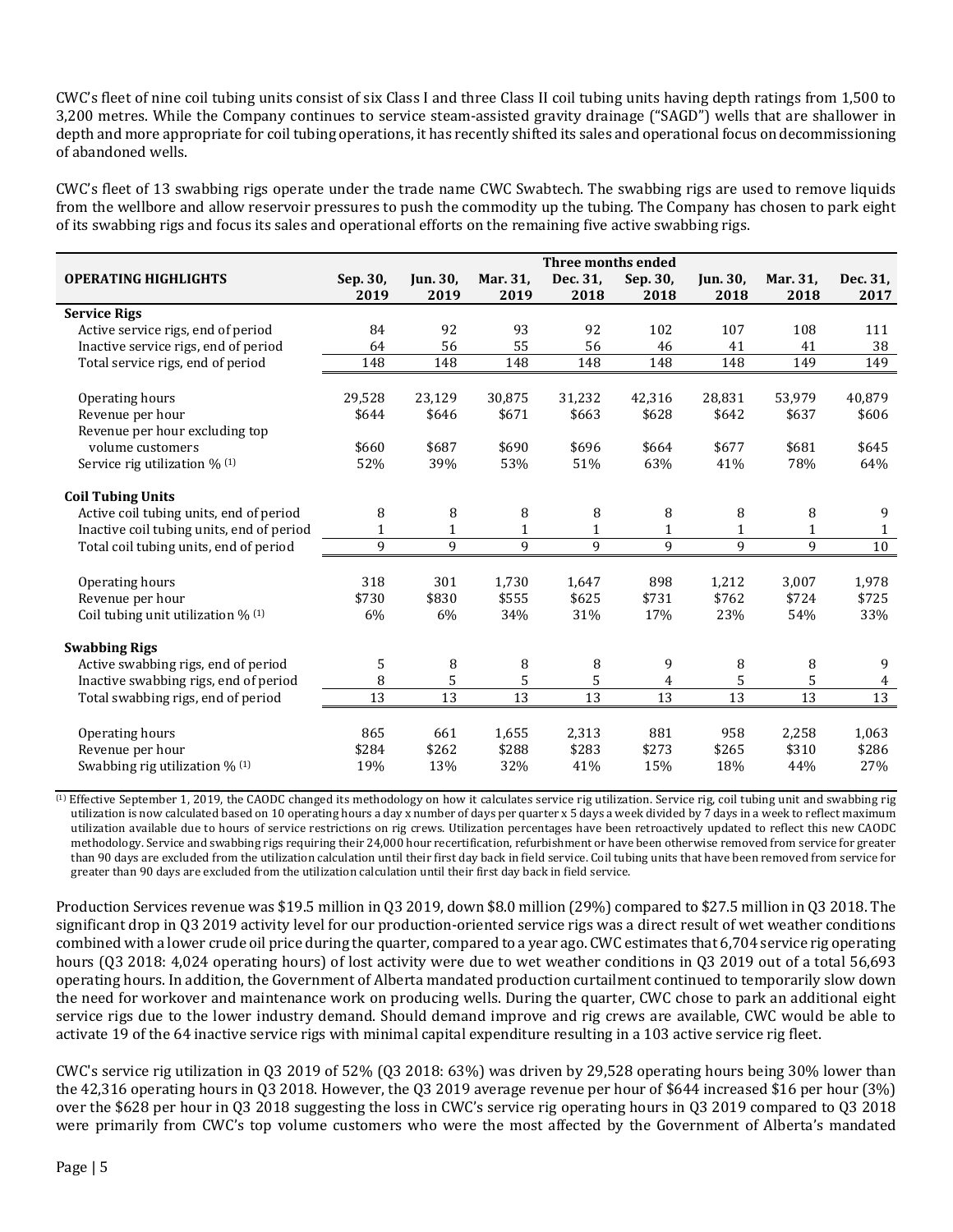production curtailment. Q3 2019 average revenue per hour excluding the top volume customers of \$660 was \$4 per hour (1%) lower than Q3 2018 average revenue per hour of \$664 suggesting that CWC has been successful in maintaining service rig pricing with its customers despite significantly lower rates being offered by some of CWC's competitors.

CWC's coil tubing utilization in Q3 2019 of 6% (Q3 2018: 17%) with 318 operating hours was 65% lower than the 898 operating hours in Q3 2018. Average revenue per hour for coil tubing services of \$730 in Q3 2019 is relatively unchanged from \$731 in Q3 2018. The lower utilization reflects the continuing challenge of low natural gas prices and lower crude oil prices during the quarter, compared to a year ago, as well as the Government of Alberta mandated production curtailments temporarily slowing down the need for work on SAGD wells.

CWC swabbing rig utilization in Q3 2019 of 19% (Q3 2018: 15%) with 865 operating hours was 2% lower than the 881 operating hours in Q3 2018 as CWC parked three more swabbing rigs during the quarter due to lower customer demand as a result of the continuing challenge of low natural gas prices during the quarter compared to a year ago. Average revenue per hour for swabbing rigs of \$284 in Q3 2019 is 4% higher than \$273 in Q3 2018 as CWC has been successful in maintaining swabbing rig pricing with its customers despite the depressed natural gas price.

## **Outlook**

Crude oil, as represented by WTI, averaged US\$56.40/bbl in Q3 2019, a decrease of 6% compared to Q2 2019 average price of US\$59.89/bbl (Q3 2018: US\$69.61/bbl). Natural gas prices, as measured by AECO, decreased 8% from an average of \$1.06/GJ in Q2 2019 to \$0.97/GJ in Q3 2019 (Q3 2018 \$1.20/GJ), which remains very low in historical terms. The price differential in Q3 2019 between Canadian heavy crude oil, as represented by WCS, and WTI maintained a differential in the range of US\$10.00/bbl to US\$15.00/bbl as the Government of Alberta mandated crude oil production curtailment was reduced from 175,000 bbls/day at the start of Q3 2019 to 125,000 bbls/day by the end of Q3 2019. Additionally, on August 20, 2019 the Government of Alberta announced adjustments to the production curtailment including moving the curtailment end date to December 31, 2020 and effectively reducing the number of Alberta E&P companies affected by the production curtailment by increasing the exemption limit from 10,000 to 20,000 bbls/day starting October 1, 2019. These reductions in the production curtailment will allow CWC's E&P customers to increase their production capacity, which in turn will gradually increase CWC's activity levels for both its Contract Drilling and Production Services segments.

With the recent re-election of the Liberal government in Canada, we now have clarity that the regulatory environment in Canada for the energy industry will likely be similar to before the election. The new Liberal minority government reconfirmed they will continue to move forward with the construction of the Trans Mountain pipeline expansion project. This expansion will help ease the egress problems facing our Canadian E&P customers, providing additional capacity to ship crude oil to tidewater on the west coast. Additional capacity allows the E&Ps to increase their drilling and well servicing activities, which in turn may increase CWC's contract drilling and production services utilization.

As we move into Q4 2019, CWC is seeing utilization of both drilling rigs and service rigs increasing and believe that although we will continue to operate in a challenging environment, the outlook for Q4 2019 through to Q1 2020 spring breakup is better than recent quarters.

While Canadian oilfield service activity currently remains muted and the United States energy industry has slowed down from its exponential growth experienced in recent years, CWC continues to believe that more profitable opportunities for its drilling rig fleet will be in the United States. CWC established a U.S. drilling rig presence in mid-June 2019 when it began operations in the Eagle Ford basin in Texas and DJ basin in Wyoming. Since the completion of the drilling program in October 2019 for a multinational E&P company in Texas, CWC has now moved this drilling rig to Wyoming to begin another drilling program for another customer. Currently, the two U.S. drilling rigs are in Wyoming and the Bakken basin in North Dakota. It is the Company's intent to move an additional two drilling rigs to the U.S. in 2020 subject to signing customer contracts such that CWC positions up to four of its nine drilling rig fleet (44%) in the U.S. CWC believes these moves will help the Company achieve higher utilization, revenue and Adjusted EBITDA<sup>(1)</sup> for its Contract Drilling segment over a longer-term period.

While CWC remains focused on its operational and financial performance, it also recognizes the need to pursue opportunities that create long-term shareholder value. With the support of the Board of Directors, management continues to actively pursue business combinations in North America and globally in the drilling and well servicing industry. CWC cautions that there are no guarantees that strategic opportunities will result in a transaction, or if a transaction is undertaken, as to its terms or timing.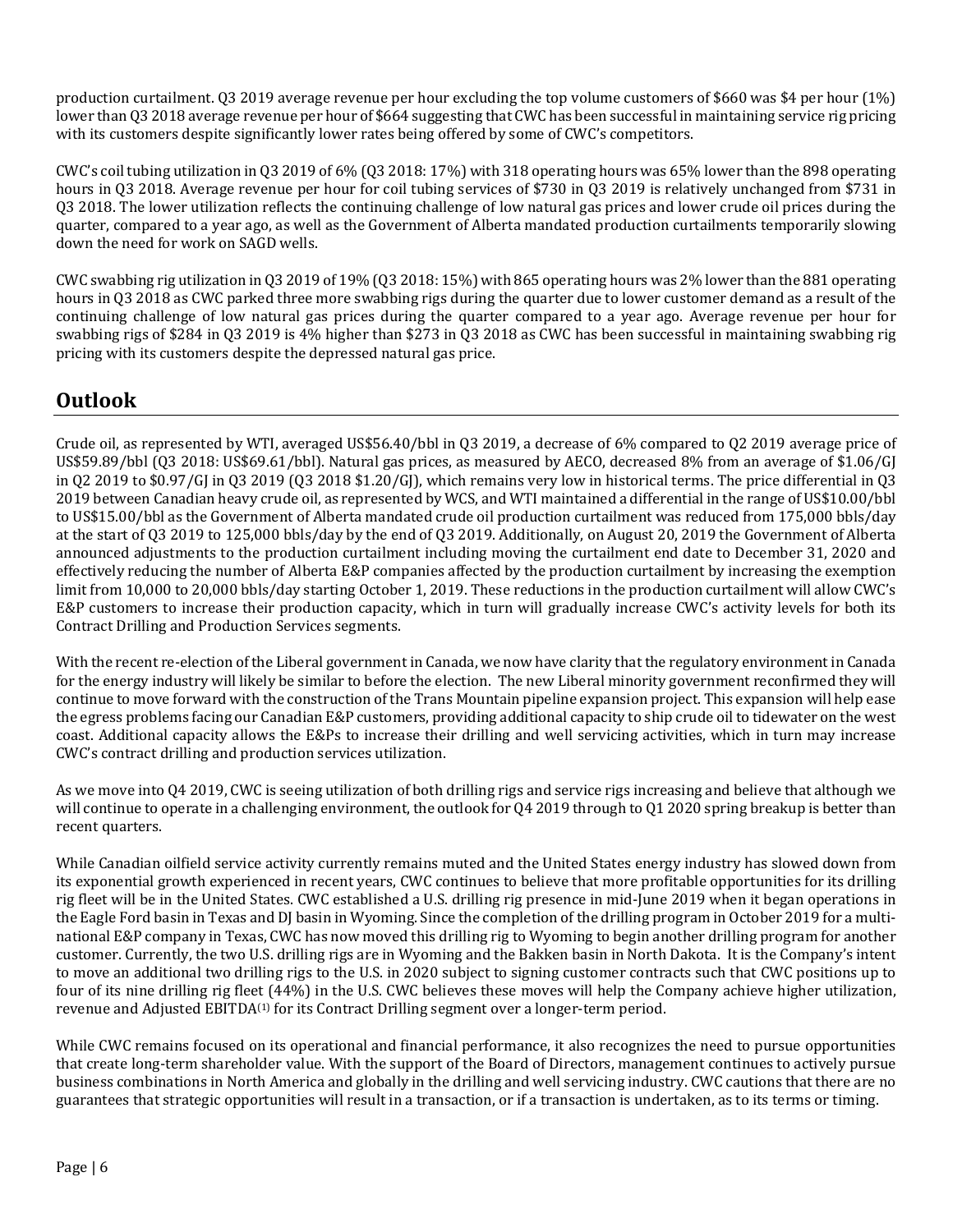| <b>Revenue, Direct Operating Expenses and Gross Margin</b> |  |
|------------------------------------------------------------|--|
|                                                            |  |

|                             | Three months ended |        |           |        |        | Nine months ended |               |        |
|-----------------------------|--------------------|--------|-----------|--------|--------|-------------------|---------------|--------|
|                             | September 30,      |        | Change    | Change |        | September 30,     | <b>Change</b> | Change |
| \$ thousands                | 2019               | 2018   | S         | $\%$   | 2019   | 2018              | S             | $\%$   |
| Revenue                     |                    |        |           |        |        |                   |               |        |
| <b>Contract Drilling</b>    | 8,284              | 10,633 | (2,349)   | (22%)  | 20,792 | 25,143            | (4, 351)      | (17%)  |
| <b>Production Services</b>  | 19,491             | 27,480 | (7,989)   | (29%)  | 56,987 | 84,140            | (27, 153)     | (32%)  |
|                             | 27,775             | 38,113 | (10, 338) | (27%)  | 77,779 | 109,283           | (31,504)      | (29%)  |
| Direct operating expenses   |                    |        |           |        |        |                   |               |        |
| <b>Contract Drilling</b>    | 5,528              | 8,312  | (2,784)   | (33%)  | 15,271 | 19,087            | (3,816)       | (20%)  |
| <b>Production Services</b>  | 14,017             | 19,634 | (5,617)   | (29%)  | 41,535 | 63,109            | (21, 574)     | (34%)  |
|                             | 19,545             | 27,946 | (8,401)   | (30%)  | 56,806 | 82,196            | (25, 390)     | (31%)  |
| Gross margin (1)            |                    |        |           |        |        |                   |               |        |
| <b>Contract Drilling</b>    | 2,756              | 2,322  | 434       | 19%    | 5,521  | 6,056             | (535)         | (9%)   |
| <b>Production Services</b>  | 5,474              | 7,845  | (2, 371)  | (30%)  | 15,452 | 21,031            | (5, 579)      | (27%)  |
|                             | 8,230              | 10,167 | (1,937)   | (19%)  | 20,973 | 27,087            | (6, 114)      | (23%)  |
| Gross margin percentage (1) |                    |        |           |        |        |                   |               |        |
| <b>Contract Drilling</b>    | 33%                | 22%    | n/a       | 11%    | 27%    | 24%               | n/a           | 3%     |
| <b>Production Services</b>  | 28%                | 29%    | n/a       | (1%)   | 27%    | 25%               | n/a           | 2%     |
|                             | 30%                | 27%    | n/a       | 3%     | 27%    | 25%               | n/a           | 2%     |

 $\overline{p}$  (1) Please refer to the "Reconciliation of Non-IFRS Measures" section for further information.

Q3 2019 revenue of \$27.8 million, a decrease of \$10.3 million (27%) compared to \$38.1 million in Q3 2018. Revenue decreased \$2.4 million (22%) in the Contract Drilling segment and decreased \$8.0 million (29%) in the Production Services segment in Q3 2019 compared to Q3 2018. The decrease in revenue for both Contract Drilling and Production Services is a result of decreased activity levels in Canada caused by wet weather conditions, lower crude oil prices and the Government of Alberta mandated production curtailment continuing to temporarily slow down the need for newly drilled wells and workover and maintenance work on producing wells offset by our expansion into the U.S. where the Contract Drilling operations achieved high utilization and day rates.

For the nine months ended September 30, 2019, revenue of \$77.8 million, a decrease of \$31.5 million (29%) compared to \$109.3 million in the first nine months of 2018. The decrease in revenue for both Contract Drilling and Production Services is a result of a lower crude oil price during the first nine months of 2019, compared to a year ago, wet weather conditions, and the Government of Alberta mandated production curtailment temporarily slowing down the need for newly drilled wells and workover and maintenance work on producing wells.

Revenue contribution from the Company's top ten customers increased to 58% for the first nine months of 2019 from 56% for the same period in 2018 with CWC's top customer's revenue contribution decreasing to 12% in the first nine months of 2019 from 20% for the same period in 2018, suggesting the loss in CWC's service rig operating hours in Q3 2019 were primarily from CWC's top volume customer who were the most affected by the Government of Alberta's mandated production curtailment.

For the nine months ended September 30, 2019, approximately 88% of revenue (nine months ended September 30, 2018: 81%) was from work on crude oil wells while 12% (Q3 2018: 19%) was from natural gas wells. Further, in the nine months ended September 30, 2019 approximately 38% of revenue (nine months ended September 30, 2018: 32%) was related to drilling and completions work, 50% of revenue (nine months ended September 30, 2018: 56%) from maintenance and workovers on producing wells and 12% of revenue (nine months ended September 30, 2018: 12%) from abandonments.

Many direct operating expenses, including labour costs related to field operating employees, are variable in nature and increase or decrease with activity levels such that changes in operating costs generally correspond to changes in revenue or activity levels. Contract Drilling's gross margin percentage of 33% in Q3 2019 is higher than the 22% in Q3 2018 and for the first nine months of 2019 of 27% is higher than the 24% in the first nine months of 2018 primarily as a result of U.S. operations with revenue in U.S dollars, but field labour costs in Canadian dollars. Production Services' gross margin of 28% in Q3 2019 is consistent with 29% in Q3 2018. For the first nine months of 2019, Production Services' gross margin of 27% is higher than 25% for the same period in 2018 primarily as a result of a drop in CWC's top volume customers' activity levels, which were most affected by the Government of Alberta's mandated production curtailment, and corresponding decrease in volume discount and revenue.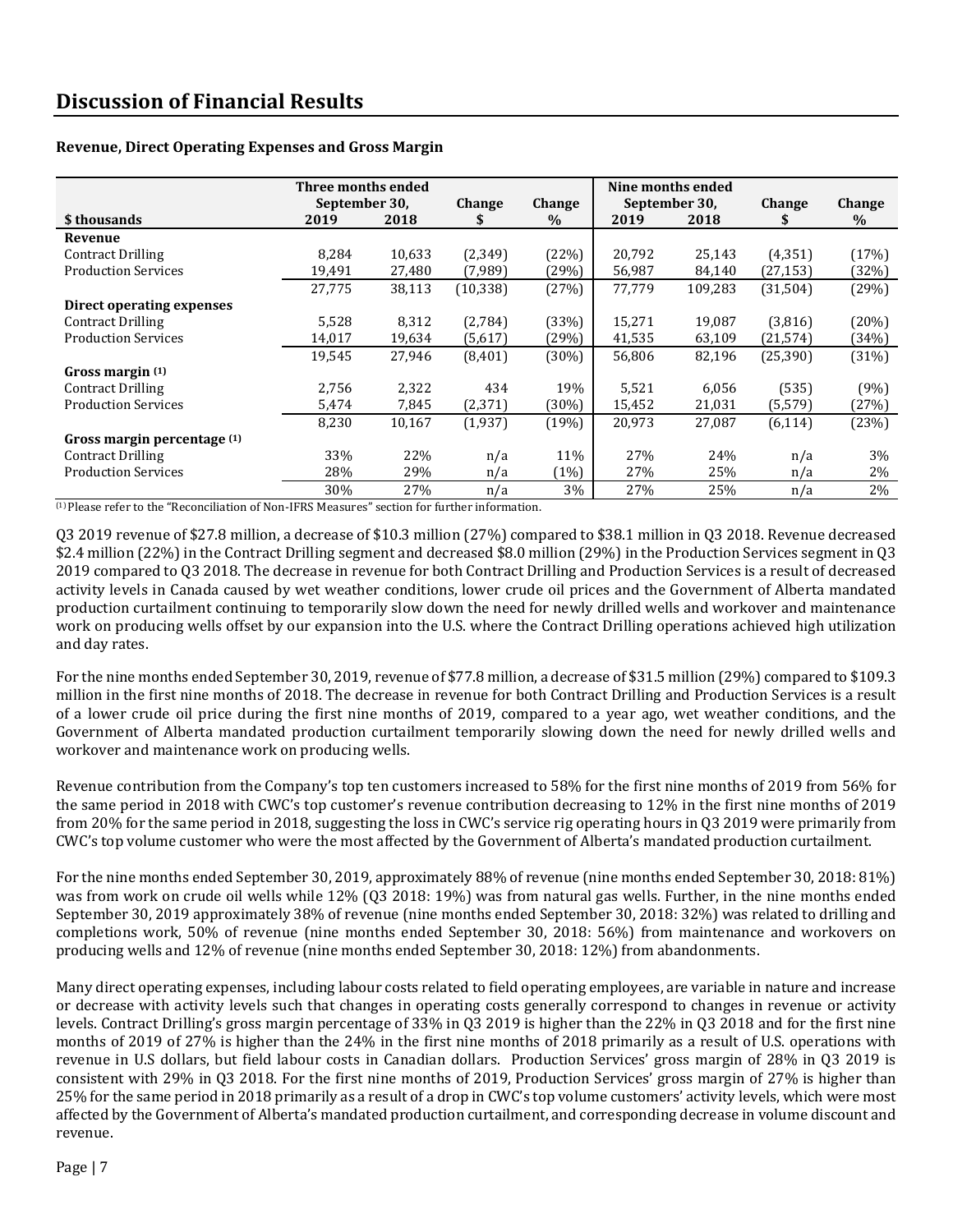### **Selling and Administrative Expenses**

|                            | Three months ended<br>September 30,<br>Change<br><b>Change</b> |       |     |      | Nine months ended<br>September 30, | Change |        |      |
|----------------------------|----------------------------------------------------------------|-------|-----|------|------------------------------------|--------|--------|------|
| \$ thousands               | 2019                                                           | 2018  |     | $\%$ | 2019                               | 2018   |        | $\%$ |
| Selling and administrative |                                                                |       |     |      |                                    |        |        |      |
| expenses                   | 4.362                                                          | 4.165 | 197 | 5%   | 12.298                             | 13.576 | 1,278) | (9%) |

Selling and administrative expenses were \$4.4 million in Q3 2019, an increase of \$0.2 million (5%) compared to \$4.2 million in Q3 2018. Selling and administrative expenses are predominately fixed in nature, but have increased slightly for the quarter due to the Company's expansion into the United States partially offset by a reduction in personnel expenses.

Selling and administrative expenses were \$12.3 million for the nine months ended September 30, 2019, a decrease of \$1.3 million (9%) compared to \$13.6 million in the same period in 2018. The decrease in selling and administrative expenses for the nine months ended September 30, 2019 compared to the same period in 2018 is primarily due to a proactive focus on reducing personnel and facility expenses while ensuring staffing levels are optimized for the Company based on current economic conditions. Severance costs totaling \$0.3 million were paid in the first nine months of 2019 (2018: \$0.1 million).

### **Adjusted EBITDA(1)**

|                                   | Three months ended<br>September 30, |         | <b>Change</b> | Change | Nine months ended<br>September 30, |         | <b>Change</b> | Change |
|-----------------------------------|-------------------------------------|---------|---------------|--------|------------------------------------|---------|---------------|--------|
| \$ thousands                      | 2019                                | 2018    |               | $\%$   | 2019                               | 2018    |               | $\%$   |
| <b>Adjusted EBITDA(1)</b>         |                                     |         |               |        |                                    |         |               |        |
| Contract drilling                 | 2.291                               | 2,011   | 280           | 14%    | 4.380                              | 5.096   | (716)         | (14%)  |
| Production services               | 3,011                               | 5,389   | (2,378)       | (44%)  | 8.070                              | 12.929  | (4, 859)      | (38%)  |
| Corporate                         | (1,434)                             | (1,398) | (36)          | 3%     | (3,775)                            | (4,514) | 739           | (16%)  |
|                                   | 3,868                               | 6,002   | (2, 134)      | (36%)  | 8.675                              | 13,511  | (4,836)       | (36%)  |
| Adjusted EBITDA margin $(\%)$ (1) | 14%                                 | 16%     | n/a           | (2%)   | 11%                                | 12%     | n/a           | (1%)   |

(1) Please refer to the "Reconciliation of Non-IFRS Measures" section for further information.

Management uses Adjusted EBITDA<sup>(1)</sup> as a measure of the cash flow generated by the Company. Positive Adjusted EBITDA<sup>(1)</sup> provides the cash flow needed to grow the business through purchase of equipment or business acquisitions, fund working capital, service and reduce outstanding long-term debt, pay a dividend or repurchase outstanding common shares under the NCIB.

Adjusted EBITDA(1) was \$3.9 million for Q3 2019, a decrease of \$2.1 million (36%) compared to \$6.0 million in Q3 2018.

For the nine months ended September 30, 2019, Adjusted EBITDA<sup>(1)</sup> was \$8.7 million, a decrease of \$4.8 million (36%) compared to \$13.5 million for the same period in 2018. The decrease in Adjusted EBITDA for both the quarter and the first nine months of 2019 is a result of reduced activity levels for both Contract Drilling and Production Services due to a lower crude oil price during the first nine months of 2019, compared to the same period in 2018, a prolonged spring breakup and wet weather conditions and the Government of Alberta mandated production curtailment temporarily slowing down the need for newly drilled wells and workover and maintenance work on producing wells.

### **Stock Based Compensation**

|                          | Three months ended |      |                                          |        |               | Nine months ended |       |       |
|--------------------------|--------------------|------|------------------------------------------|--------|---------------|-------------------|-------|-------|
|                          | September 30,      |      | Change<br>September 30,<br><b>Change</b> |        | <b>Change</b> | Change            |       |       |
| \$ thousands             | 2019               | 2018 |                                          | $\%$   | 2019          | 2018              |       | $\%$  |
| Stock based compensation | 166                | 241  | (75)                                     | $31\%$ | 592           | 763               | (171) | (22%) |

Stock based compensation is primarily a function of outstanding stock options and restricted share units ("RSUs") being expensed over their vesting periods.

Stock based compensation was \$0.2 million in Q3 2019, a decrease of \$0.08 million (31%) compared to \$0.2 million in Q3 2018.

For the nine months ended September 30, 2019 stock based compensation was \$0.6 million, a decrease of \$0.2 million (22%) compared to \$0.8 million for the same period in 2018.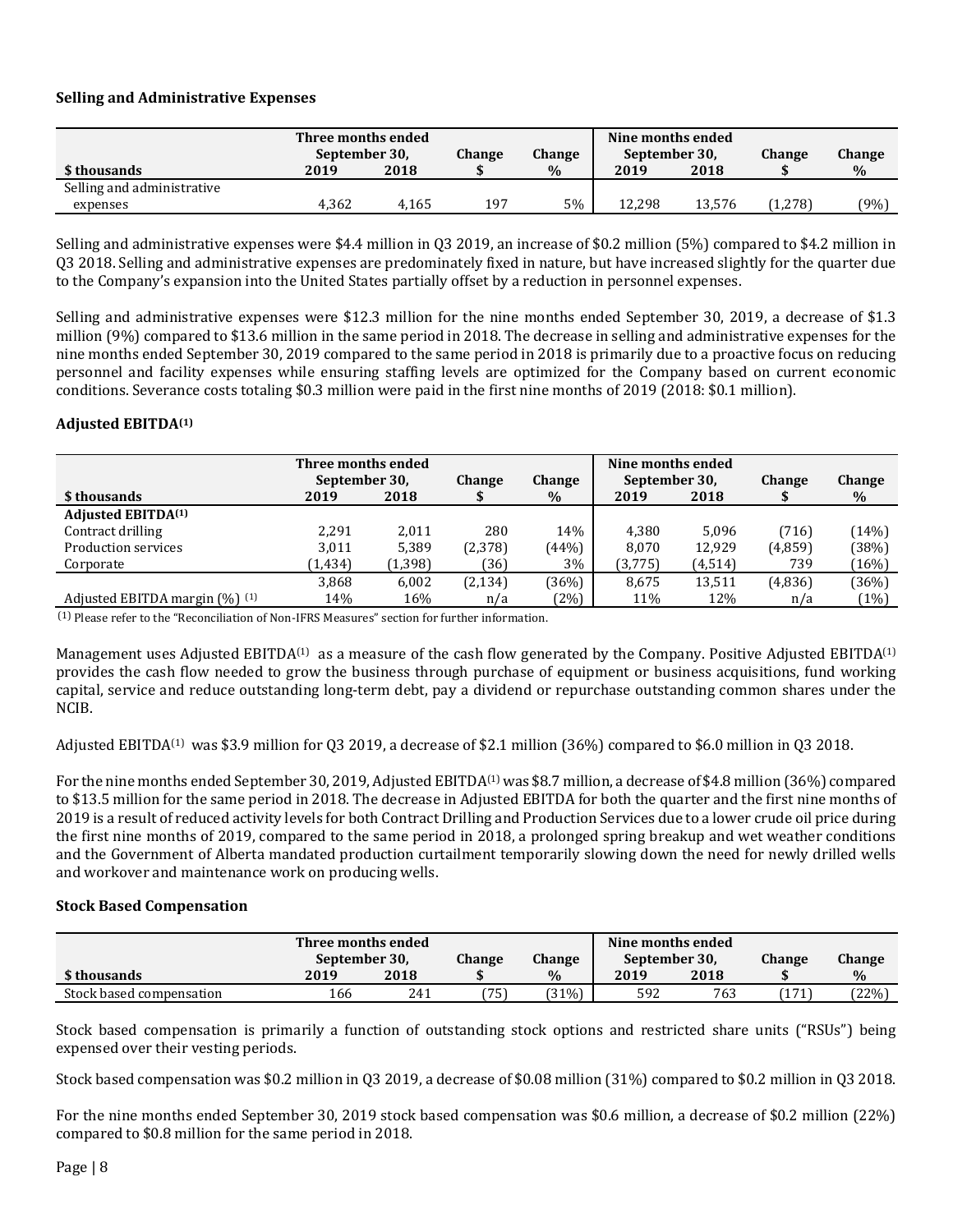### **Finance Costs**

|               | Three months ended |      |               |               |               | Nine months ended |               |        |
|---------------|--------------------|------|---------------|---------------|---------------|-------------------|---------------|--------|
|               | September 30.      |      | <b>Change</b> | <b>Change</b> | September 30, |                   | <b>Change</b> | Change |
| \$ thousands  | 2019               | 2018 |               | $\%$          | 2019          | 2018              |               | $\%$   |
| Finance costs | 525                | 616  | (91           | $15\%$        | 1.915         | 1.899             | 16            | 1%     |

Finance costs were \$0.5 million in Q3 2019, a decrease of \$0.1 million (15%) compared to \$0.6 million in Q3 2018. Finance costs decreased in Q3 2019 due to lower long-term debt levels compared to Q3 2018.

For the nine months ended September 30, 2019, finance costs were \$1.9 million, an increase of \$0.02 million compared to \$1.9 million for the same period in 2018. Finance costs increased slightly for the first nine months of 2019 due to an increase in interest rates despite lower long-term debt levels.

#### **Depreciation and Amortization**

|                     |       | Three months ended<br>September 30, |         | Change | Nine months ended<br>September 30, |        | <b>Change</b> | Change |
|---------------------|-------|-------------------------------------|---------|--------|------------------------------------|--------|---------------|--------|
| \$ thousands        | 2019  | 2018                                |         | $\%$   | 2019                               | 2018   |               | $\%$   |
| <b>Depreciation</b> |       |                                     |         |        |                                    |        |               |        |
| Contract drilling   | 1,115 | 1,818                               | (703)   | (39%)  | 3,462                              | 4.194  | (732)         | (17%)  |
| Production services | 1,869 | 2,636                               | (767)   | (29%)  | 5,739                              | 7.729  | (1,990)       | (26%)  |
| Corporate           | 266   | 216                                 | 50      | 23%    | 784                                | 665    | 119           | 18%    |
|                     | 3,250 | 4,670                               | (1,420) | (30%)  | 9,985                              | 12,588 | (2,603)       | (21%)  |

Effective April 1, 2019, the Company changed the method for depreciating its drilling and service rigs from a unit of production to a straight line method. In addition, the Company changed certain estimates relating to useful lives and salvage values. The change in depreciation methodology reflects the current and future economic environment within the industry and the Company believes that straight line deprecation better reflects the pattern in which the assets' future economic benefits will be consumed by the Company, primarily as a result of idle or underutilized assets being depreciated more quickly in periods of low activity. These adjustments were applied prospectively. Coil tubing units, capitalized recertifications, and other production equipment have been and will continue to be depreciated on a straight line basis.

The decrease in Contract Drilling and Production Services depreciation for Q3 2019 compared to Q3 2018 is a result of the switch to straight line depreciation compared to the previously used unit of production method which varied greatly with activity levels.

### **(Gain) Loss on Disposal of Equipment**

|                            |        | Three months ended<br>September 30,<br><b>Change</b><br>Change |    | Nine months ended<br>September 30. |      | Change | <b>Change</b> |      |
|----------------------------|--------|----------------------------------------------------------------|----|------------------------------------|------|--------|---------------|------|
| \$ thousands               | 2019   | 2018                                                           |    | $\%$                               | 2019 | 2018   |               | $\%$ |
| (Gain) loss on disposal of |        |                                                                |    |                                    |      |        |               |      |
| equipment                  | $\sim$ | .57                                                            | 57 | $n/m^{(1)}$                        | 78   | 96     | (174)         | n/m  |
| $(1)$ Not mooningful       |        |                                                                |    |                                    |      |        |               |      |

(1) Not meaningful.

Management continually monitors the asset mix and equipment needs of the Company and divests assets as needed to optimize operations. For the first nine months of 2019, the gain on disposal of equipment was primarily the result of the sale of various ancillary equipment and vehicles with proceeds on sale of \$0.3 million (2018: \$2.0 million).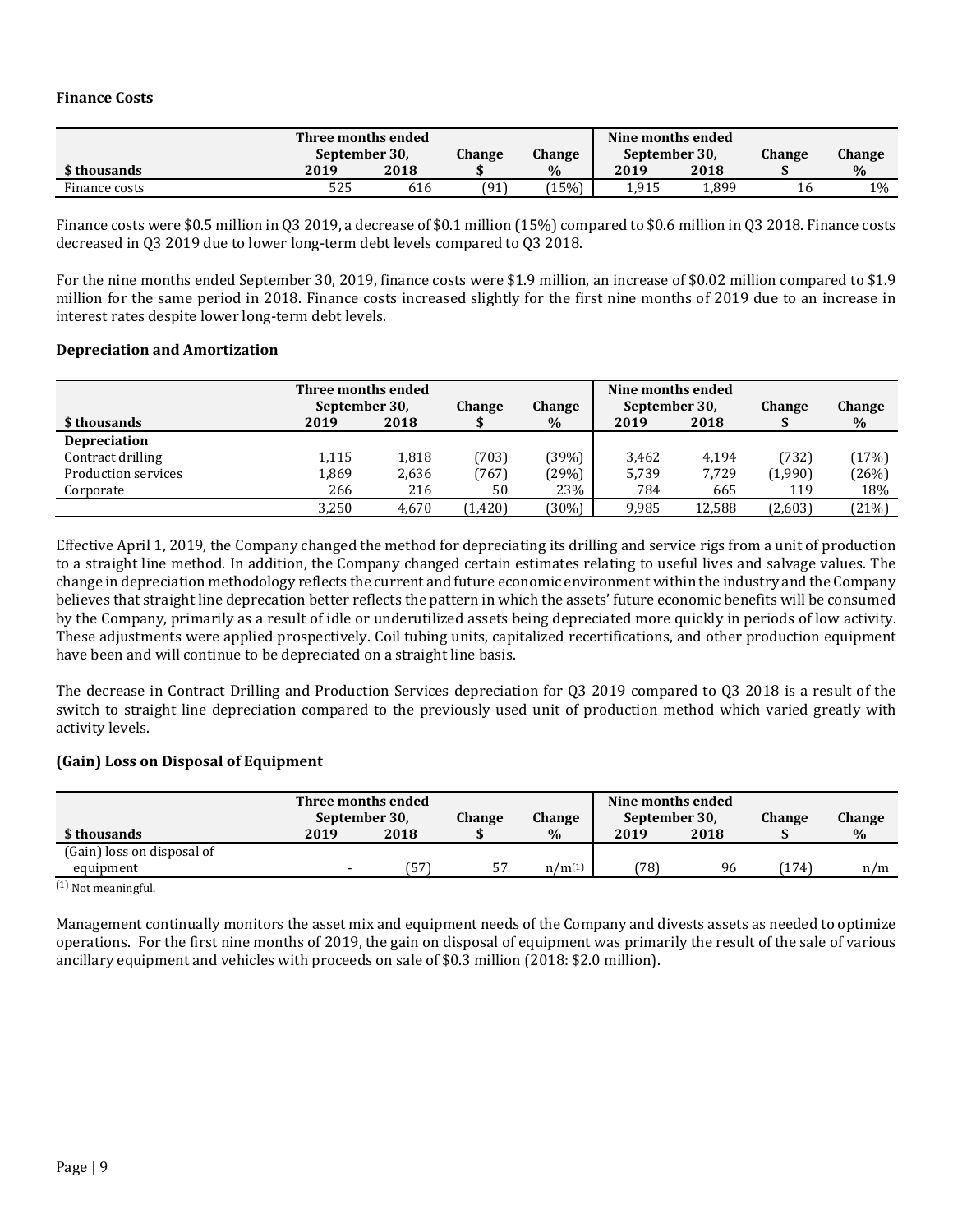### **Deferred Income Taxes Expense (Recovery)**

|                                                                                  | Three months<br>ended |      | Nine months ended |         |
|----------------------------------------------------------------------------------|-----------------------|------|-------------------|---------|
|                                                                                  | September 30,         |      | September 30,     |         |
| \$ thousands                                                                     | 2019                  | 2018 | 2019              | 2018    |
| Net (loss) income before income taxes                                            | (73)                  | 532  | (3,739)           | (1,835) |
| Deferred income tax expense (recovery)                                           | 161                   | 206  | (2,893)           | (290)   |
| Deferred income tax expense (recovery) as a % of net (loss) income before income |                       |      |                   |         |
| taxes                                                                            | $n/m^{(1)}$           | 39%  | <b>77%</b>        | 16%     |
| Expected statutory income tax rate                                               | 26.5%                 | 27%  | 26.5%             | 27%     |

 $(1)$  Not meaningful.

Income taxes are a function of taxable income and are calculated differently than accounting net income. Differences between accounting net income and taxable income include such things as gains or losses on disposal of fixed assets, stock based compensation, differences between income tax estimates and actual tax filings, and other differences.

The deferred income tax recovery in the first nine months of 2019 of \$2.9 million (2018: \$0.3 million) is a result of the reduction in the Alberta provincial corporate tax rates from 12% to 8% by 2022.

The Company has substantial tax pools and non-capital losses available to reduce future taxable income such that the Company does not expect to pay any cash taxes for the next several years.

### **Net (Loss) Income and Comprehensive (Loss) Income**

|                                   | Three months ended<br>September 30, |      | Change | Change      | Nine months ended<br>September 30, |          | <b>Change</b> | <b>Change</b> |
|-----------------------------------|-------------------------------------|------|--------|-------------|------------------------------------|----------|---------------|---------------|
| \$ thousands                      | 2019                                | 2018 |        | $\%$        | 2019                               | 2018     |               | $\%$          |
| Net (loss) income                 | (234)                               | 326  | (560)  | (172%)      | (846)                              | (1, 545) | 699           | (45%)         |
| Unrealized gain on translation of |                                     |      |        |             |                                    |          |               |               |
| foreign operations                | 222                                 |      | 222    | $n/m^{(1)}$ | 185                                |          | 185           | $n/m^{(1)}$   |
| Comprehensive (loss) income       | 12)                                 | 326  | (338)  | (104%)      | (661)                              | (1, 545) | 884           | (57%)         |

(1) Not meaningful.

Net loss was \$0.2 million in Q3 2019, a decrease of \$0.5 million compared to a net income of \$0.3 million in Q3 2018. Comprehensive loss was \$0.01 million in Q3 2019, a decrease of \$0.3 million compared to comprehensive income of \$0.3 million in Q3 2018.

For the nine months ended September 30, 2019 net loss of \$0.8 million, a decrease of \$0.7 million (46%) compared to \$1.5 million for the same period in 2018. Comprehensive loss for the first nine months of 2019 was \$0.7 million, a decrease of \$0.9 million (57%) compared to \$1.5 million for the same period in 2018. The decrease in net loss and comprehensive loss for the first nine months of 2019 compared to the same period in 2018 is primarily the result of the reduction in the Alberta provincial corporate tax rates from 12% to 8% by 2022.

### **Liquidity and Capital Resources**

#### **Source of Funds:**

The Company's liquidity needs in the short and long-term can be sourced in several ways including: funds from operations, borrowing against existing credit facilities, new debt instruments, equity issuances and proceeds from the sale of assets. Cash inflows are used to repay outstanding amounts on the Company's credit facilities, acquire shares under the NCIB and fund capital requirements.

During the first nine months of 2019, the Company's funds from operations of \$8.7 million combined with \$0.8 million increase in non-cash working capital and \$0.3 million proceeds on disposal of equipment were used to fund a \$3.7 million reduction in long-term debt, \$3.2 million of capital expenditures, \$2.6 million of interest on long-term debt and finance lease payments and \$0.5 million in acquisitions of shares under the NCIB.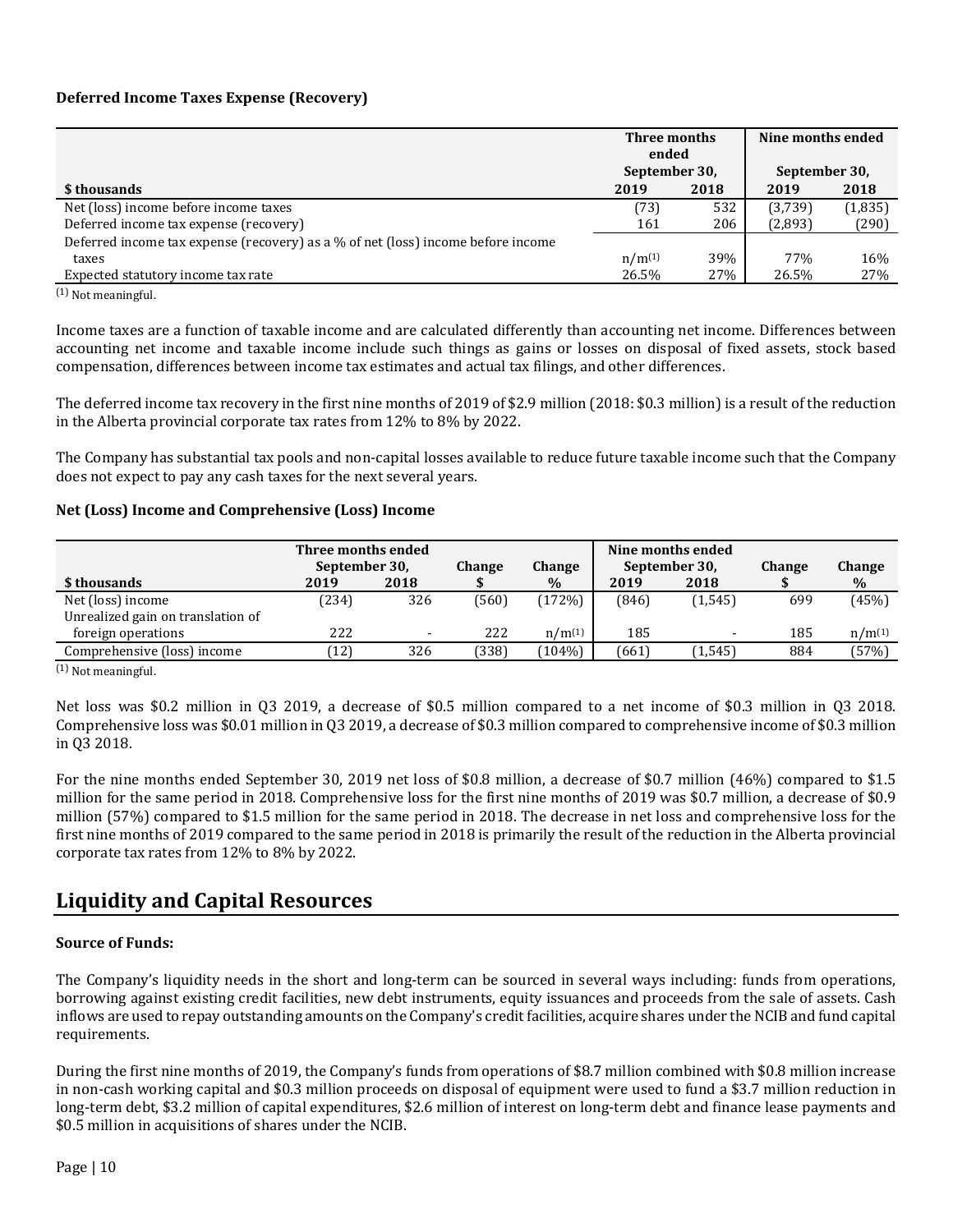At September 30, 2019 the Company had working capital (excluding debt) of \$18.0 million compared to \$19.0 million at December 31, 2018. (Please refer to the "Reconciliation of Non-IFRS Measures" section for further information). The decrease in working capital (excluding debt) from December 31, 2018 is due to lower accounts receivable from lower revenue in Q3 2019 versus Q4 2018 offset by a decrease in accounts payable. Typically, as activity levels increase or decrease working capital will also increase or decrease.

On September 27, 2019, CWC and its syndicated lenders completed an extension of its credit facilities (the "Bank Loan") and certain other amendments to provide financial security and flexibility to July 31, 2022. At the request of the Company, the credit facilities were reduced from \$75 million to \$60 million to reduce borrowing costs and standby charges. Additionally, the amendments exclude the Mortgage Loan from the consolidated debt definition used in calculating the quarterly financial covenants. The covenant for Consolidated Debt to EBITDA ratio is as follows:

| <b>For the Quarter Ended</b>      | <b>Previously</b> | Currently |
|-----------------------------------|-------------------|-----------|
| September 30, 2019                | 4.00:1.00         | 3.75:1.00 |
| December 31, 2019                 | 4.00:1.00         | 3.75:1.00 |
| March 31, 2020                    | 4.00:1.00         | 3.75:1.00 |
| June 30, 2020                     | 4.00:1.00         | 3.75:1.00 |
| September 30, 2020                | n/a               | 3.50:1.00 |
| December 31, 2020                 | n/a               | 3.50:1.00 |
| March 31, 2021                    | n/a               | 3.25:1.00 |
| June 30, 2021                     | n/a               | 3.25:1.00 |
| September 30, 2021 and thereafter | n/a               | 3.00:1.00 |

The Bank Loan is secured by a general security agreement and a first charge security interest covering all of the assets of the Company (other than real estate assets related to the Mortgage Loan). Under the terms of the Bank Loan, the Company is required to comply with certain financial covenants. The Company is in compliance with each of the financial covenants at September 30, 2019. As of September 30, 2019, the applicable rates under the Bank Loan are: bank prime rate plus 1.50%, banker's acceptances rate plus a stamping fee of 2.50%, and standby fee rate of 0.57%.

On June 28, 2018, the Company entered into a five year credit facility (the "Mortgage Loan") originally in the principal amount of \$12.8 million. (September 30, 2019: \$12.1 million). The Mortgage Loan is secured by, among other things, a collateral mortgage from the Company in favour of the bank over properties located in Sylvan Lake, Brooks and Slave Lake Alberta. These borrowing arrangements significantly reduce the Company's overall borrowing costs by reducing standby charges on the syndicated Bank Loan and realizing a lower interest rate on the term Bank Loan. The Mortgage Loan has been amortized over 22 years with blended monthly principal and interest payments. The Company entered into an interest rate swap to exchange the floating rate interest payments for fixed rate interest payments, which fix the Bankers' Acceptance-Canadian Dollar Offered Rate components of its interest payment on the outstanding term debt. Under the interest rate swap agreement, the Company pays a fixed rate of 2.65% per annum plus the applicable credit spread of 1.35%, for an effective fixed rate of 4.0%. The fair value of the interest rate swap arrangement is the difference between the forward interest rates and the discounted contract rate. As of September 30, 2019 the mark-to-market value of the interest rate swap resulted in a net loss of \$0.4 million.

### **Capital Requirements**

On January 16, 2019 the Company announced its capital expenditure budget for 2019 of \$5.4 million all of which is maintenance and infrastructure capital related to recertifications, additions and upgrades to field equipment for the drilling rigs, service rigs and coil tubing divisions as well as information technology infrastructure. The decrease of \$6.4 million compared to the 2018 capital expenditure of \$11.8 million is a result of the Company taking a more cautious view of the 2019 economy and operating environment than in the prior year. CWC intends to continue to finance its 2019 capital expenditure budget from operating cash flows.

As utilization of the Company's equipment increases, CWC plans to recertify several of its service rigs. As of September 30, 2019, the Company has capital spending plans as noted in the section titled "Capital Expenditures". Additional discretionary capital expenditures will be required in order to continue to grow the Company's assets and revenue in the future. It is anticipated future cash requirements for capital expenditures will be met through a combination of funds from operations and borrowing against existing credit facilities as required. However, additional funds may be raised by new debt instruments, equity issuances and proceeds from the sale of assets.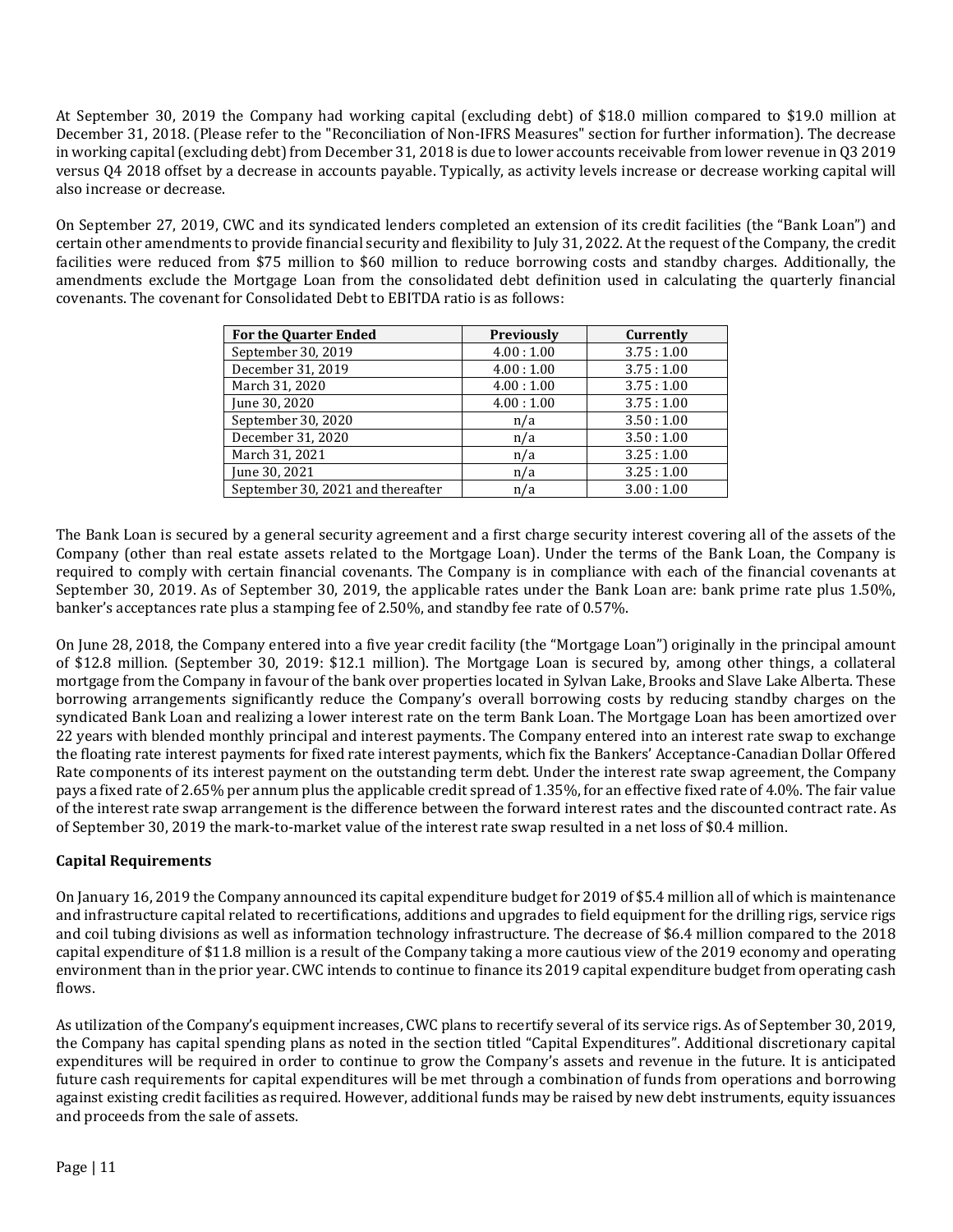CWC may require additional financing in the future to implement its strategies and business objectives. It is possible that such financing will not be available, or if available, will not be available on favorable terms. If CWC issues any shares in the future to finance its operations or implement its strategies, the current shareholders of CWC may incur a dilution of their interest.

## **Common Shares and Dividends**

The following table summarizes outstanding share data and potentially dilutive securities:

|                        | <b>November 1, 2019</b> | September 30, 2019 | December 31, 2018 |
|------------------------|-------------------------|--------------------|-------------------|
| Common shares          | 509.979.124             | 509,900,791        | 512,509,291       |
| Stock options          | 21,751,666              | 21.911.000         | 24,351,333        |
| Restricted share units | 5,179,334               | 5.361.001          | 5,910,001         |

During the nine months ended September 30, 2019, no stock options were exercised or granted, 1,700,000 stock options expired and 740,333 stock options were forfeited. In addition, 452,000 RSUs were exercised, 151,000 RSUs were forfeited and 54,000 were granted.

On April 15, 2019, the Company replaced its expired NCIB with a new NCIB which now expires on April 14, 2020. Under the new NCIB the Company may purchase, from time to time as it considers advisable, up to 25,535,115 of issued and outstanding common shares through the facilities of the TSXV or other recognized marketplaces. In addition, CWC entered into an automatic securities purchase plan (the "ASPP") (as defined under applicable securities laws) with Raymond James Ltd. ("Raymond James") for the purpose of making purchases under the ASPP. Such purchases will be determined by Raymond James in its sole discretion, without consultation with CWC having regard to the price limitation and aggregate purchase limitation and other terms of the ASPP and the rules of the TSXV. Conducting the NCIB as an ASPP allows common shares to be purchased at times when CWC would otherwise be prohibited from doing so pursuant to securities laws and its internal trading policies.

During the nine months ended September 30, 2019, 3,078,500 common shares were purchased under the NCIB and 3,060,500 common shares were cancelled and returned to treasury.

|                                | Three months ended |       |               |             | Nine months ended |       |               |        |
|--------------------------------|--------------------|-------|---------------|-------------|-------------------|-------|---------------|--------|
|                                | September 30,      |       | <b>Change</b> | Change      | September 30,     |       | <b>Change</b> | Change |
| \$thousands                    | 2019               | 2018  | S             | $\%$        | 2019              | 2018  |               | $\%$   |
| Capital expenditures           |                    |       |               |             |                   |       |               |        |
| Contract drilling              | 195                | 1,586 | (1, 391)      | (88%)       | 1,453             | 6.702 | (5,249)       | (78%)  |
| Production services            | 583                | 1,110 | (527)         | (47%)       | 2,460             | 3,040 | (580)         | (19%)  |
| Other equipment                | 190                |       | 190           | $n/m^{(1)}$ | 251               | 28    | 223           | 796%   |
|                                | 968                | 2.696 | (1,728)       | (64%)       | 4,164             | 9,770 | (5,606)       | (57%)  |
|                                |                    |       |               |             |                   |       |               |        |
| Growth capital                 | 386                | 1,581 | (1, 195)      | (76%)       | 386               | 5,859 | (5, 473)      | (93%)  |
| Maintenance and infrastructure |                    |       |               |             |                   |       |               |        |
| capital                        | 582                | 1,115 | (533)         | (48%)       | 3,778             | 3,911 | (133)         | (3%)   |
| Total capital expenditures     | 968                | 2.696 | (1,728)       | (64%)       | 4.164             | 9.770 | (5.606)       | (57%)  |

## **Capital Expenditures**

(1) Not meaningful.

Capital expenditures of \$1.0 million in Q3 2019, a decrease of \$1.7 million (64%) compared to \$2.7 million in Q3 2018.

Capital expenditures of \$4.2 million for the nine months ended September 30, 2019, a decrease of \$5.6 million (57%) compared to \$9.8 million in the same period in 2018.

The 2019 capital expenditure budget of \$5.4 million was approved by the Board of Directors on January 16, 2019 and is comprised entirely of maintenance and infrastructure capital related to recertifications, additions and upgrades to field equipment for the drilling rigs, service rigs and coil tubing divisions as well as information technology infrastructure.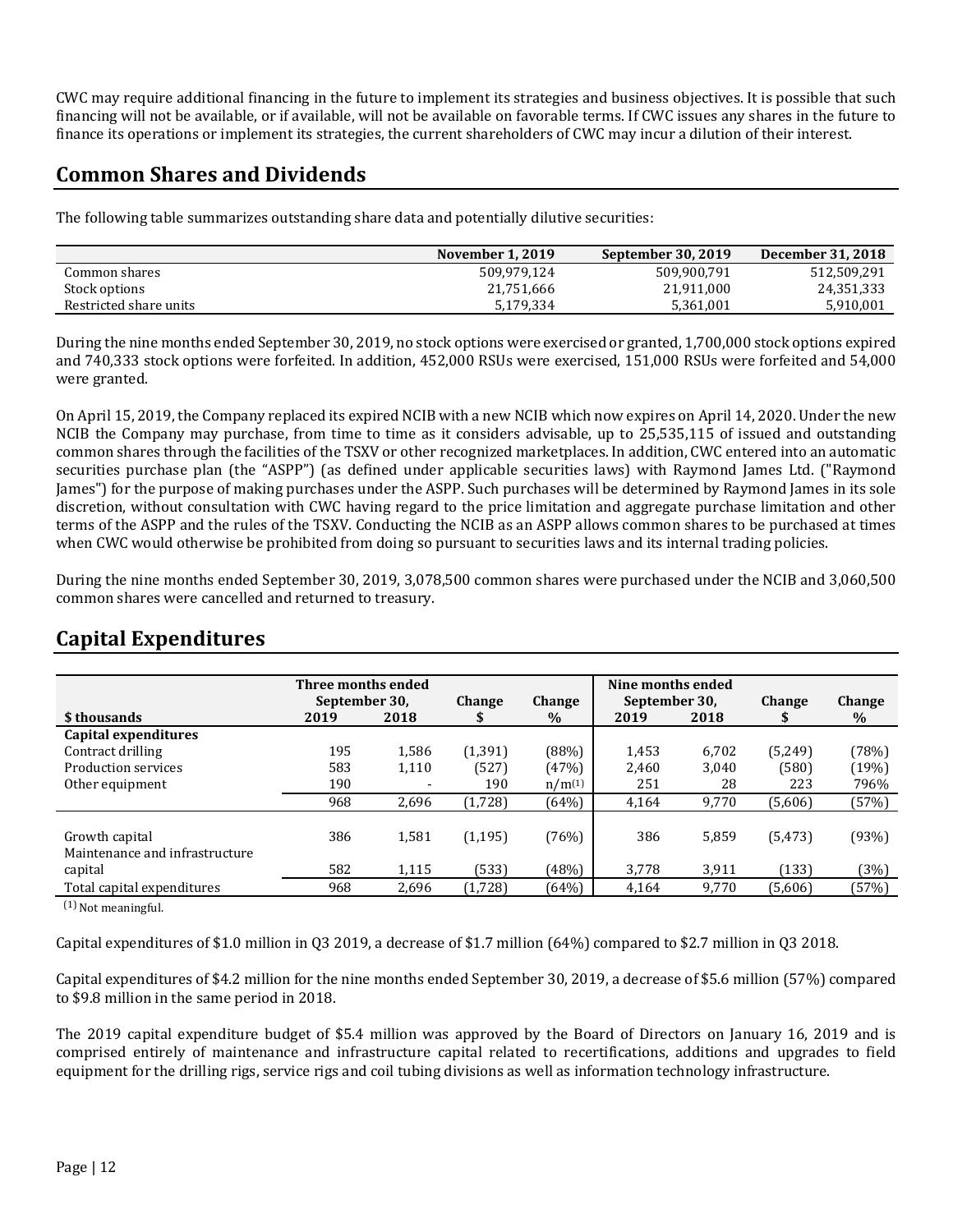# **Commitments and Contractual Obligations**

Under the terms of the Company's amended Bank Loan, the borrowing under the Bank Loan are due in full on July 31, 2022. The Company is committed to monthly payments of interest and bank charges until July 31, 2022. The Company's Mortgage Loan is being amortized over 22 years with blended monthly principal and interest payments and matures on June 28, 2023. There have been no significant changes in other commitments or contractual obligations since December 31, 2018. Management believes that there will be sufficient cash flows generated from operations to service the interest on the debt and finance the required maintenance capital of the Company in 2019.

# **Summary and Analysis of Quarterly Data**

| \$ thousands, except per share                    |         |                     |         |         | 2018    |             |         | 2017    |
|---------------------------------------------------|---------|---------------------|---------|---------|---------|-------------|---------|---------|
| amounts                                           | Sept.   | 2019<br><b>June</b> | March   | Dec.    | Sept.   | <b>June</b> | March   | Dec.    |
| Three months ended                                | 30      | 30                  | 31      | 31      | 30      | 30          | 31      | 31      |
| Revenue                                           | 27,775  | 18,745              | 31,259  | 35,478  | 38,113  | 22,245      | 48,925  | 37,420  |
| Adjusted EBITDA <sup>(1)</sup>                    | 3,868   | 113                 | 4,694   | 4,978   | 6,002   | 31          | 7,478   | 6,630   |
| Net (loss) income                                 | (234)   | (565)               | (47)    | (157)   | 326     | (3,067)     | 1,196   | 8,544   |
| Net (loss) income per share: basic and<br>diluted | (0.00)  | (0.01)              | (0.00)  | (0.00)  | 0.01    | (0.01)      | 0.00    | 0.02    |
| Total assets                                      | 243,647 | 240,603             | 250,358 | 252,665 | 257,675 | 250,038     | 268,479 | 264,354 |
| Total long-term debt                              | 41,549  | 36,618              | 43,296  | 44.896  | 46,394  | 36,803      | 51,377  | 49,810  |
| Shareholders' equity                              | 183,621 | 183,526             | 184,041 | 184,231 | 185,195 | 184,834     | 187,829 | 186,519 |

(1) Please refer to the "Reconciliation of Non-IFRS Measures" section for further information.

The table above summarizes CWC's quarterly results for the previous eight financial quarters. CWC's operations are carried out in western Canada and the United States. The second quarter is typically expected to be the weakest financial and operating quarter for the Company due to ground conditions being impacted by spring breakup in Canada. The ability to move heavy equipment in the Canadian crude oil and natural gas fields is dependent on weather conditions. As warm weather returns in the spring, the winter's frost comes out of the ground rendering many secondary roads incapable of supporting the weight of heavy equipment until they have thoroughly dried out. The duration of this spring breakup has a direct impact on the Company's activity levels. In addition, many exploration and production areas in northern Canada are accessible only in winter months when the ground is frozen enough to support equipment. As a result, late March through May is traditionally the Company's slowest time, and as such the revenue, operating costs, and financial results of the Company will vary on a quarterly basis.

Through the eight quarters presented, the amount of revenue and net income (loss), adjusted for the effects of seasonality, have fluctuated primarily due to changes in the utilization of equipment, changes in the day and hours billing rate, and the increase in the number of drilling rigs, service rigs, swabbing rigs and coil tubing units over the period as detailed in the section titled "Operational Overview".

Other significant impacts have been a result of:

- Q3 2019 saw the first full quarter of drilling operations in the United States. In addition, the Company extended its credit facilities to July 31, 2022 and reduced the credit facilities from \$75 million to \$60 million, which now includes a separate U.S. operating facility. During Q3 2019, 405,000 common shares were purchased under the NCIB and 524,500 common shares were cancelled and returned to treasury.
- Q2 2019 saw CWC move two drilling rigs from Canada into the United States which commenced operations in mid-June 2019. Wet weather conditions during the quarter significantly impacted activity levels in both the Canadian Contract Drilling and Production Services segments. During Q2 2019, 623,000 common shares were purchased under the NCIB and a total of 744,000 common shares were cancelled and returned to treasury.
- Q1 2019 saw a continuation of reduced activity levels for both the drilling rigs and our production-oriented service rigs as a direct result of lower WTI prices during the quarter and the Government of Alberta mandated 325,000 bbls/day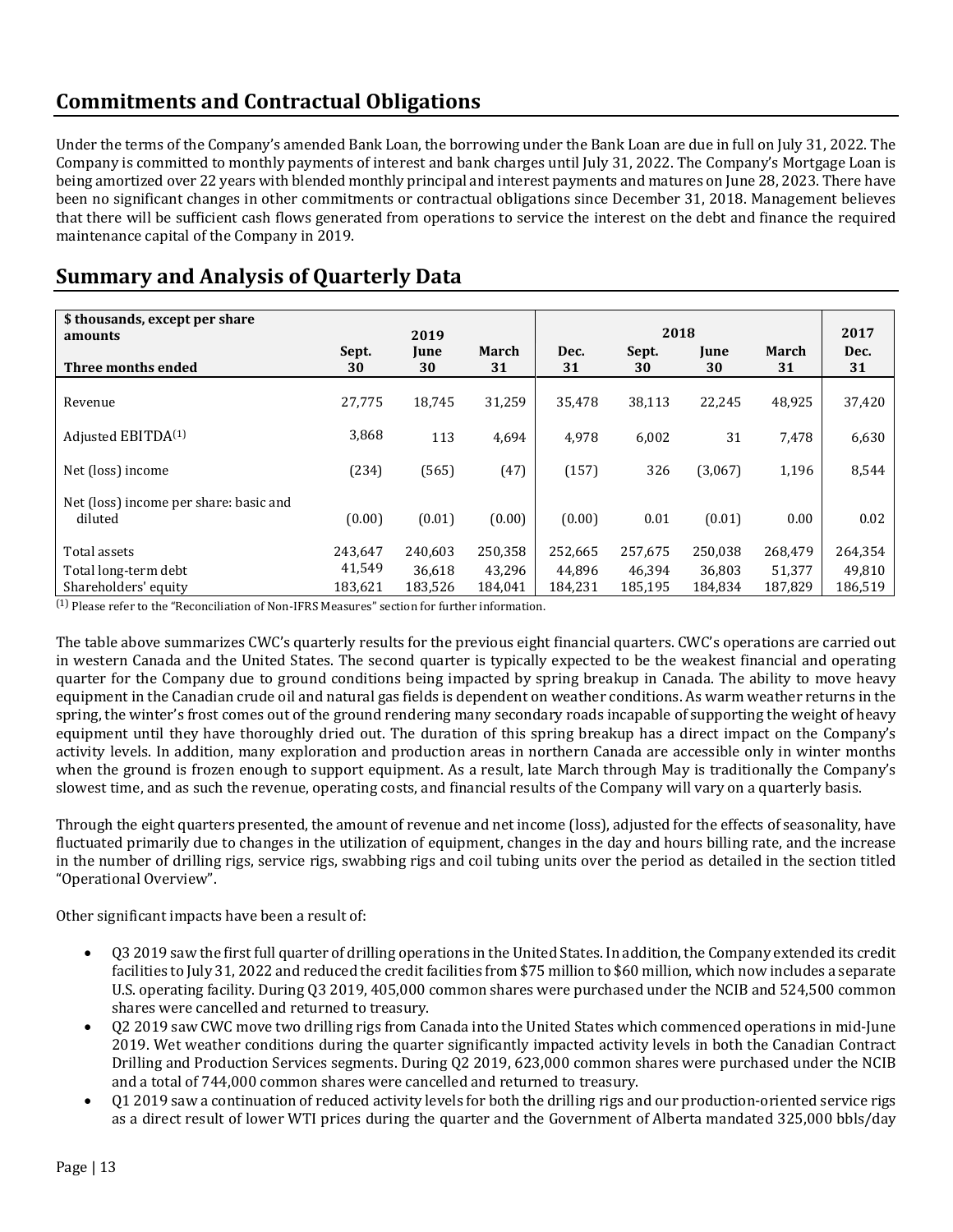production curtailments taking effect in January 2019. During Q1 2019, 2,050,500 common shares were purchased under the NCIB and a total of 1,792,000 common shares were cancelled and returned to treasury.

- Q4 2018 saw the price differential between Canadian heavy crude oil, as represented by WCS, and WTI widened at times to unprecedented levels of over US\$50/bbl compared to the historical normalized range of US\$10/bbl to US\$15/bbl. These significant WTI-WCS differential resulted in the Government of Alberta announcement on December 2, 2018 mandating a 325,000 bbls/day crude oil production curtailment on Alberta oil companies producing more than 10,000 bbls/day causing E&P customers to shorten or delay their workover and maintenance work on producing wells. During Q4 2018, 7,858,000 common shares were purchased, cancelled and returned to treasury under the NCIB;
- Q3 2018 saw the completion of significant customer driven capital expenditure upgrades on Drilling Rig #4 to meet customer demands for deeper depths at cost effective prices. Wet weather conditions during the quarter significantly impacted activity levels in both the Contract Drilling and Production Services segments resulting in 7% and 4% of lost operating days and hours respectively. During Q3 2018, 1,175,500 common shares were purchased under the NCIB and a total of 1,309,000 common shares were cancelled and returned to treasury;
- Q2 2018 saw significant customer driven capital expenditure upgrades to two drilling rigs to meet customer demands for deeper depths at cost effective prices. During Q2 2018, 1,023,000 common shares were purchased under the NCIB and a total of 935,500 common shares were cancelled and returned to treasury;
- Q1 2018 service rig fleet set a new Company record of 53,979 operating hours as a result of the increase in the number of service rigs from the acquisition of the C&J Canada assets. During Q1 2018, 1,394,000 common shares were purchased under the NCIB and a total of 1,318,500 common shares were cancelled and returned to treasury;
- Q4 2017 saw the acquisition of C&J Canada's service and swabbing rig assets for \$37.5 million. Higher operating activity and pricing in the Contract Drilling and Production Services' segments also contributed to the improved financial results compared to the previous seven quarters. CWC closed a rights offering for aggregate gross proceeds of \$26.0 million (\$25.9 million after deductions of share issue costs) to partially finance the acquisition of the C&J Canada assets. Under the fully subscribed offering, 130,148,781 common shares were issued to shareholders who exercised their rights. During Q4 2017, 405,000 common shares were purchased, cancelled and returned to treasury under the NCIB.

# **Critical Accounting Estimates and Judgments**

This MD&A of the Company's financial condition and results of operations is based on the consolidated financial statements which are prepared in accordance with IFRS. The preparation of the consolidated financial statements in conformity with IFRS requires that certain estimates and judgments be made with respect to the reported amounts of revenue and expenses and the carrying amounts of assets and liabilities. These estimates are based on historical experience and management's judgment. Anticipating future events involves uncertainty and consequently the estimates used by management in the preparation of the consolidated financial statements may change as future events unfold, additional experience is acquired or the Company's operating environment changes. In many cases the use of judgment is required to make estimates.

Estimates and underlying assumptions are reviewed on an ongoing basis. Revisions to accounting estimates are recognized in the period in which the estimates are revised and in any future periods affected. Other than the prospective change for depreciating drilling and service rigs and certain estimates relating to their useful lives and salvage values, there have been no significant or material changes in the nature of critical accounting estimates and judgements since December 31, 2018.

# **Accounting Policies Adopted in 2019**

### **IFRS 16**

The Company adopted IFRS 16 on January 1, 2019 using the modified retrospective approach. The modified retrospective approach does not require restatement of prior period financial information as it recognizes the cumulative effect as an adjustment to opening retained earnings and applies the standard prospectively. Accordingly, comparative information in the Company's financial statements are not restated.

On adoption, lease liabilities were measured at the present value of the remaining lease payments discounted using the Company's incremental borrowing rate on January 1, 2019. ROU assets were measured at an amount equal to the lease liability. For leases previously classified as operating leases, the Company applied the exemption not to recognize ROU assets and liabilities for leases with a lease term of less than 12 months, excluded initial direct costs from measuring the ROU asset at the date of initial application, and applied a single discount rate to a portfolio of leases with similar characteristics. For leases that were previously classified as finance leases under IAS 17, the carrying amount of the ROU asset and lease liability remain unchanged upon transition and were determined at the carrying amount immediately before the adoption date.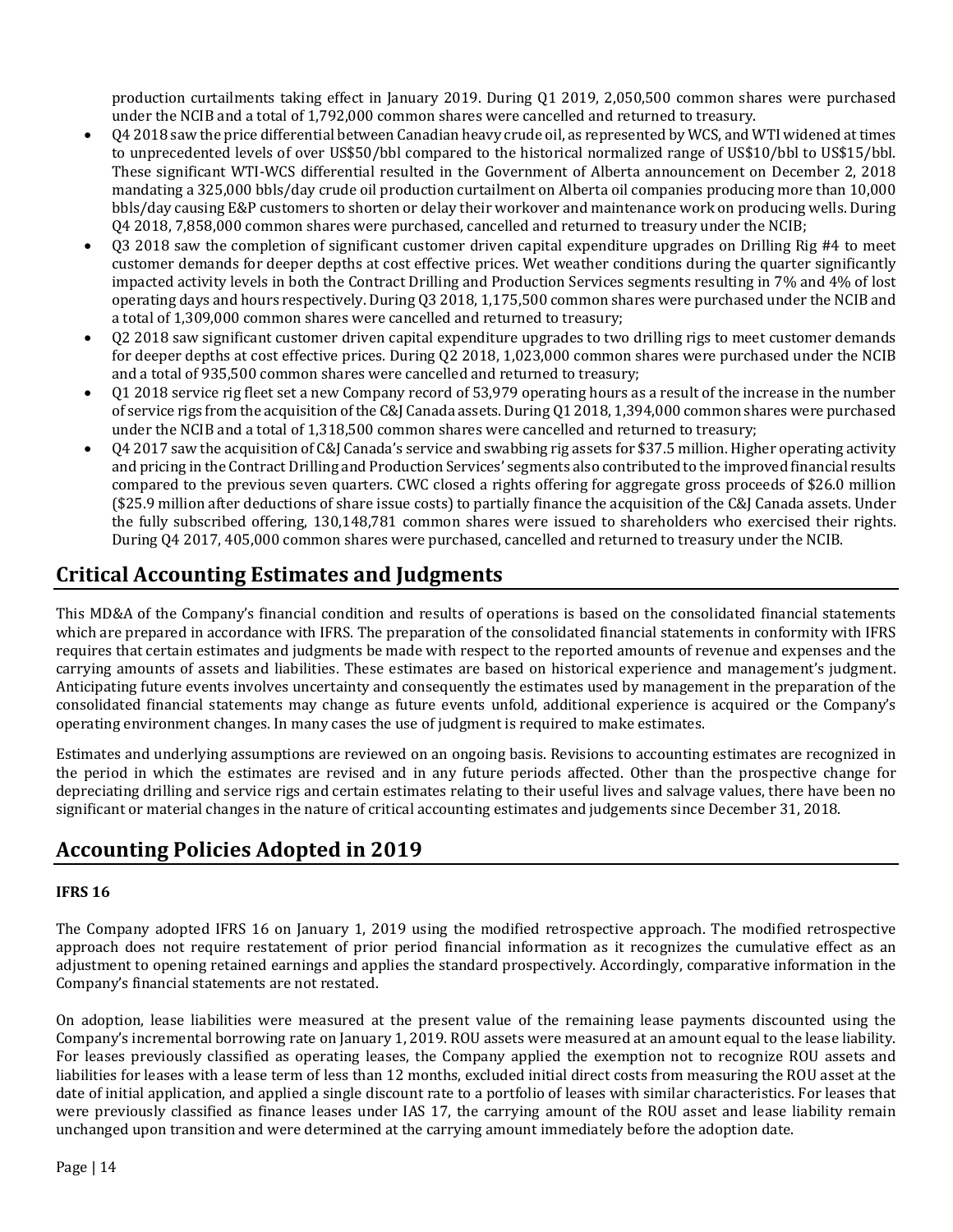The recognition of the present value of minimum lease payments resulted in an additional \$645 of ROU assets and associated lease liabilities. The Company has recognized lease liabilities in relation to lease arrangements previously disclosed as operating lease commitments under IAS 17 that meet the criteria of a lease under IFRS 16. Upon recognition, the Company's weighted average incremental borrowing rate used in measuring lease liabilities was 6%.

The nature of the Company's leasing actives includes vehicles and office space.

### **Foreign Currency Translation**

Functional currency is the currency of the primary economic environment in which the Company and its subsidiaries operate and is normally the currency in which the entity primarily generates and expends cash. The financial statements of the Company's subsidiaries are translated into Canadian dollars, which is the presentation currency of the Company. The assets and liabilities of subsidiaries whose functional currencies are other than Canadian dollars are translated into Canadian dollars at the foreign exchange rate at the balance sheet date, while revenues and expenses of such subsidiaries are translated using average monthly foreign exchange rates, which approximate the foreign exchange rates on the dates of the transactions. Foreign exchange differences arising on translation are included in Other Comprehensive Income ("OCI").

The Company's transactions in foreign currencies are translated to the appropriate functional currency at the foreign exchange rate on the dates of the transactions. Monetary assets and liabilities denominated in foreign currencies are translated to the functional currency at the foreign exchange rate at the balance sheet date and differences arising on translation are recognized in net earnings. Non-monetary assets that are measured in terms of historical cost in foreign currency are translated using the exchange rate at the dates of the transactions.

## **CEO and CFO Certifications**

The CEO and CFO of TSX Venture Exchange listed companies, such as CWC, are not required to certify they have designed internal control over financial reporting, or caused it to be designed under their supervision, to provide reasonable assurance regarding the reliability of financial reporting and the preparation of financial statements for external purposes in accordance with IFRS. Instead, an optional form of certification has been made available to TSX Venture Exchange listed companies and has been used by CWC's certifying officers for the September 30, 2019 interim filings. The certification reflects what the Company considers to be a more appropriate level of CEO and CFO certification given the size and nature of the Company's operations. This certification requires that the certifying officer's state:

- They have reviewed the interim financial report and MD&A;
- That, based on their knowledge, they have determined there is no untrue statement of a material fact, or any omission of material fact required to be stated which would make any statement not misleading in light of the circumstances under which it was made within the annual filings; and
- That based upon their knowledge, the annual filings, together with the other financial information included in the annual filings, fairly present in all material respects the financial condition, financial performance and cash flows of the Company as of the date and for the periods presented in the interim filings.

### **Risks and Uncertainties**

Certain activities of the Company are affected by factors that are beyond its control or influence. Additional risks and uncertainties that management may be unaware of at the present time may also become important factors which affect the Company. Along with the risks discussed in this MD&A, other business risks faced by the Company may be found under "Risk Factors" in the Company's most recent Annual Information Form which is available under the Company's profile at www.sedar.com.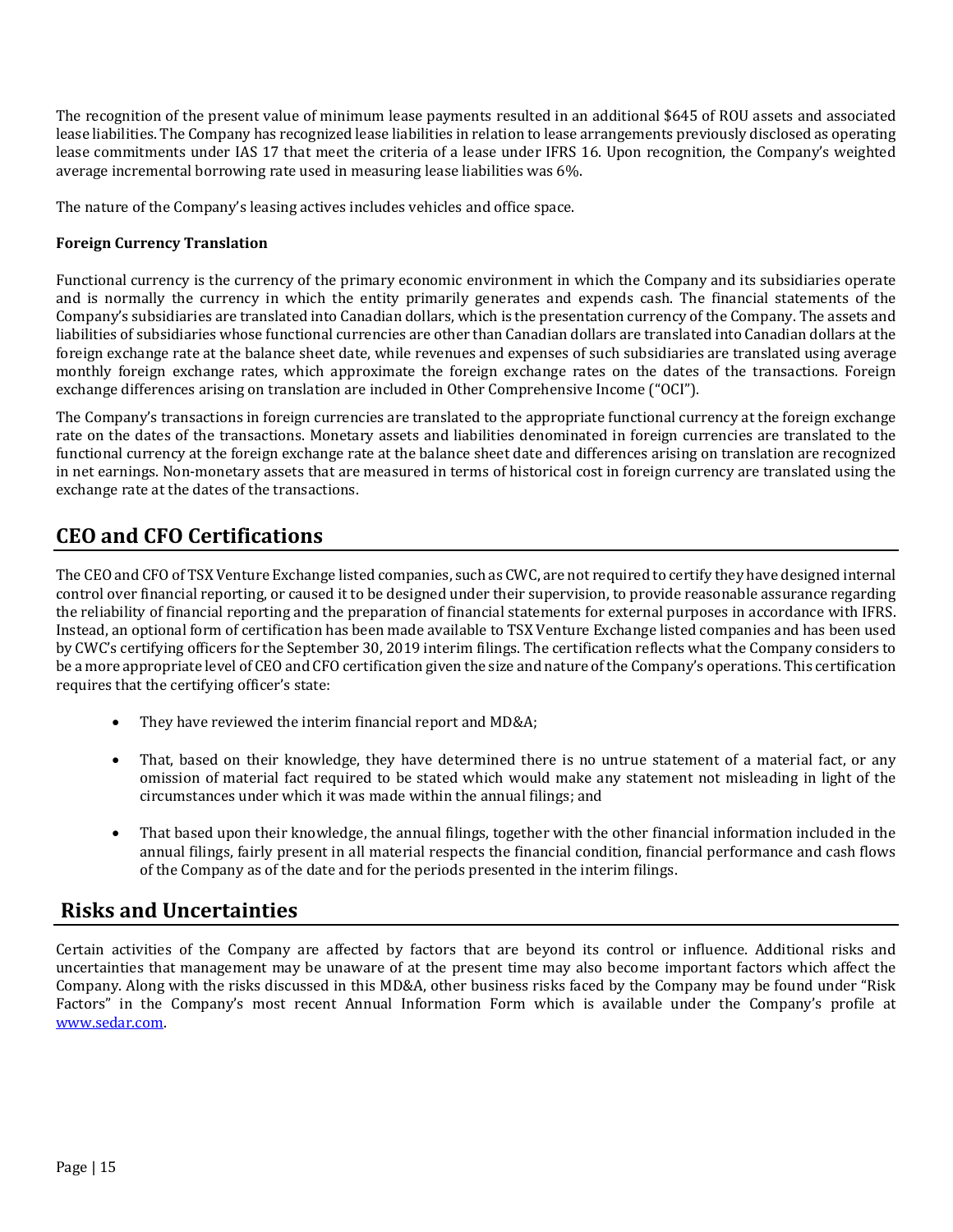### **Forward‐Looking Information**

This MD&A contains certain forward-looking information and statements within the meaning of applicable Canadian securities legislation. Certain statements contained in this MD&A, including most of those contained in the section titled "Outlook" and including statements which may contain such words as "anticipate", "could", "continue", "should", "seek", "may", "intend", "likely", "plan", "estimate", "believe", "expect", "will", "objective", "ongoing", "project" and similar expressions are intended to identify forward-looking information or statements. In particular, this MD&A contains forward-looking statements including management's assessment of future plans and operations, planned levels of capital expenditures, expectations as to activity levels, expectations on the sustainability of future cash flow and earnings, expectations with respect to crude oil and natural gas prices, activity levels in various areas, expectations regarding the level and type of drilling and production and related drilling and well services activity in the WCSB and the United States, expectations regarding entering into long term drilling contracts and expanding its customer base, and expectations regarding the business, operations, revenue and debt levels of the Company in addition to general economic conditions. Although the Company believes that the expectations and assumptions on which such forward-looking information and statements are based are reasonable, undue reliance should not be placed on the forward-looking information and statements because the Company can give no assurances that they will prove to be correct. Since forward-looking information and statements address future events and conditions, by their very nature they involve inherent risks and uncertainties. Actual results could differ materially from those currently anticipated due to a number of factors and risks. These include, but are not limited to, the risks associated with the drilling and oilfield services sector (ie. demand, pricing and terms for oilfield drilling and services; current and expected oil and gas prices; exploration and development costs and delays; reserves discovery and decline rates; pipeline and transportation capacity; weather, health, safety and environmental risks), integration of acquisitions, competition, and uncertainties resulting from potential delays or changes in plans with respect to acquisitions, development projects or capital expenditures and changes in legislation, including but not limited to tax laws, rovalties and environmental regulations, stock market volatility and the inability to access sufficient capital from external and internal sources.. Accordinaly, readers should not place undue reliance on the forward-looking statements. Readers are cautioned that the foregoing list of factors is not exhaustive. Additional information on these and other factors that could affect the Company's financial results are included in reports on file with applicable securities regulatory authorities and may be accessed through SEDAR at www.sedar.com. The forward-looking information and statements contained in this MD&A are made as of the date hereof and the Company undertakes no obligation to update publicly or revise any forward-looking information or statements, whether as a result of new information, future events or otherwise, unless so required by applicable securities *laws. Any forward‐looking statements made previously may be inaccurate now.*